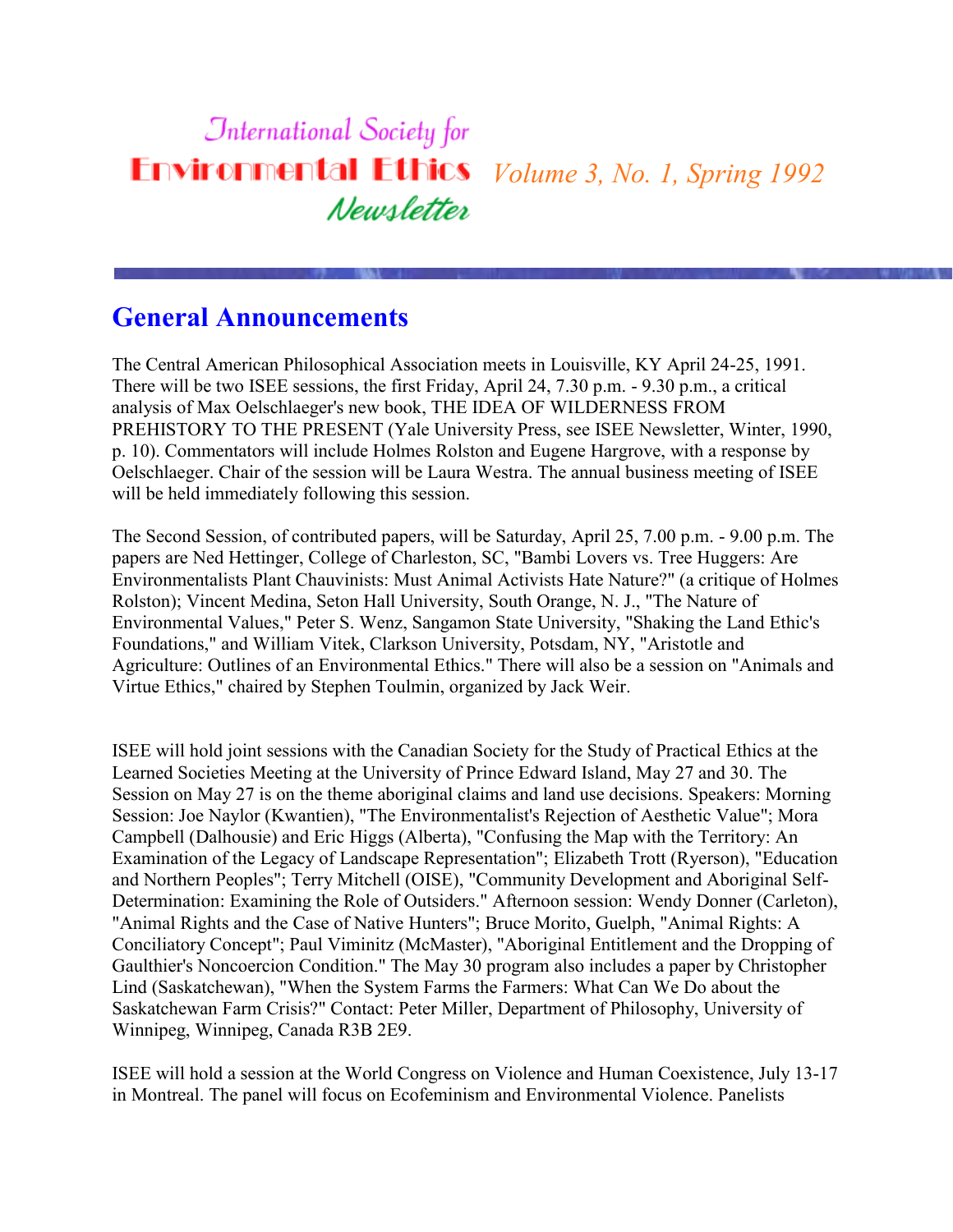include Mary Mahowald, Michael Fox, Marti Kheel, David Rothenberg and Laura Westra. This is the first francophone session of ISEE, organized by members Philippe CrabbÇ, Director of the Institute for Research on Environment and Economics (IREE), Ottawa University, and JosÇ Prades, University of Quebec at Montreal. Contact: IIe Congräs mondial sur la violence et la coexistence humaine, UniversitÇ de MontrÇal, C. P. 6128, Succursale A, MontrÇal, QuÇbec, Canada H3C 3J7.

The ISEE session at the Pacific American Philosophical Association, March 25-28 at Portland, Oregon, March 25-28 were: Franklin Kalinowki, St. Lawrence University, "On the Significance of Aldo Leopold's Being a Hunter," with commentary by Susan Armstrong, Humboldt State University; Pamela Courteney Hall, University of Toronto, "A Critical Topography of Ecoholism"; David Abram, SUNY, Stony Brook, "A World Alive: The Ecological Role of the Shaman in Traditional Cultures." The moderator was Ernest Partridge, Department of Philosophy, California State University, Fullerton.

The ISEE session at the American Academy for the Advancement of Science, in Chicago, February 6-11 (see newsletter, Winter 91), was attended by over 70 persons. One spinoff was that Laura Westra, Henry Regier, and David Carroll were interviewed for a Canadian television program by David Suzuki representatives.

ISEE is in process of organizing a session at the AAAS in Boston, February 1993, on "The Scientific Basis of Environmental Ethics," with Kristin Shrader-Frechette in charge. Laura Westra any Amy Crumpton are organizing a session on codes of ethics in science, which will include biological codes, forestry codes, agricultural codes, codes in toxicology, and animal welfare codes.

The ISEE session at the American Catholic Philosophical Association, San Diego, March 27, included Ken Schmitz, Trinity College, University of Toronto, Thomas Berry, Bronx, NY, and Bill Devall, Humboldt State University. The moderator was Laura Westra.

In general the annual deadlines for paper submissions for the three ISEE sessions regularly held at the three divisional American Philosophical Association meetings are: Eastern Division, March 1 Central Division, January 1

Pacific Division, January 1

At the recent Second International Conference on Ethics and Environmental Policies at the University of Georgia, April 5-7, the papers were: Corrado Poli, "The Political Consequences of an Environmental Question"; Frank Golley, "Grounding Environmental Ethics in Ecological Science"; Elizabeth Dodson Gray, "Come Inside the Circle of Creation: The Ethic of Attunement"; Holmes Rolston, III, "Can and Ought Humans to Lose in Environmental Ethics?"; Udo Simonis, "Toward a Houston Protocol: How to Allocate CO2 Emission Reductions Between North and South"; Yu-Shi Mao, "The Evolution of Environmental Ethics: A Chinese Perspective"; Ignazio Musu, "Efficiency and Equity in Intergenerational Environmental Cooperation"; Kristin Shrader-Frechette, "A Apologia for Activism: Global Responsibility, Ethical Advocacy, and Environmental Problems"; Gary Varner, "Environmental Law and the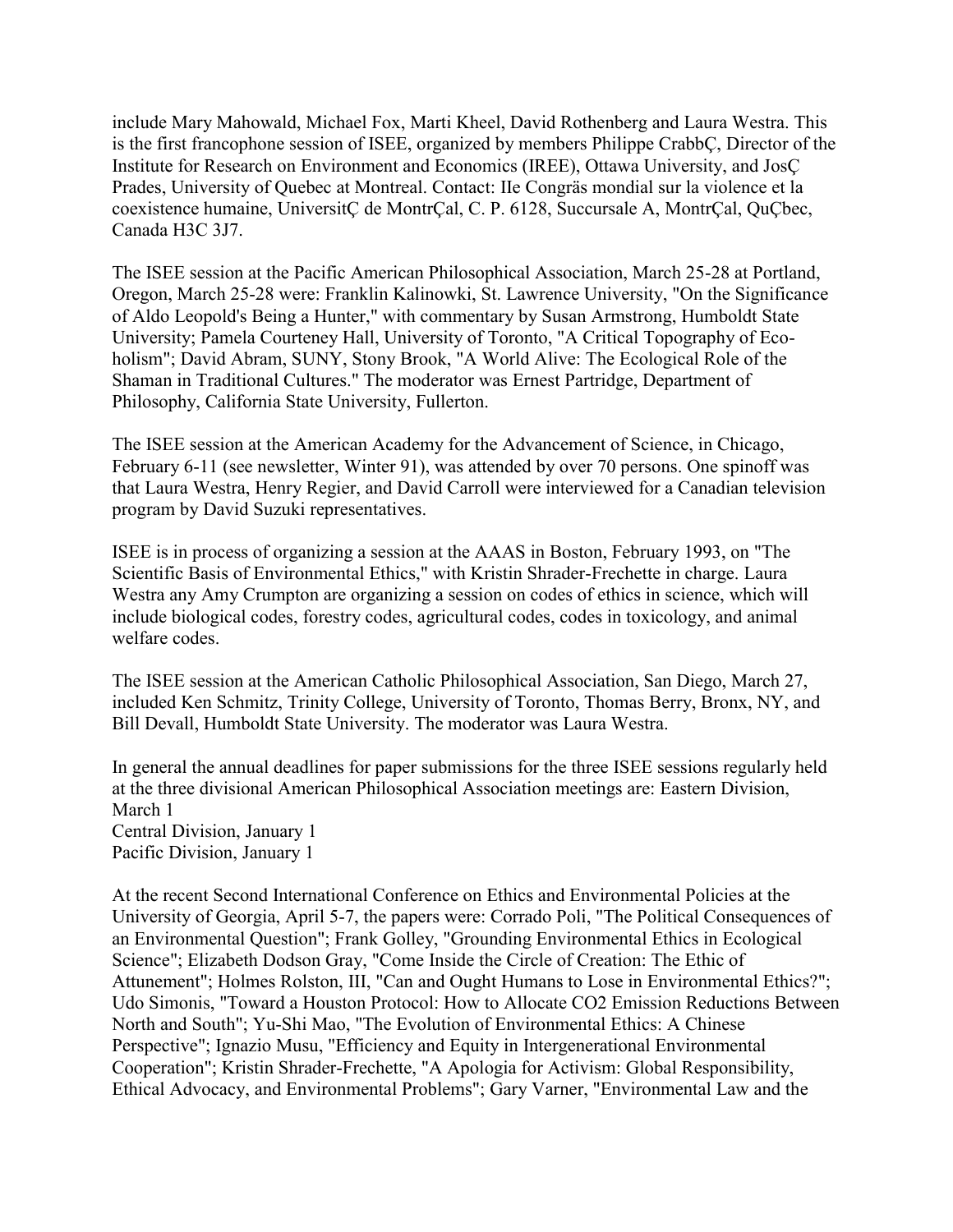Eclipse of Private Property"; Erazim Kohak, "Red War, Green Peace"; Alastair Gunn, "Can Environmental Ethics Save the World?"; J. Baird Callicott, "How Post-Modern Technology Might Translate Ecophilosophy into Practice."

A Chinese academic conference on natural resources and social development was held in Harbin, January 8-11, 1992. This was the first academic conference involving ecological philosophy since 1949. The conference was jointly sponsored by the Geophilosophy Committee in the Chinese Society for the Dialectics of Nature, the Hei Long Jiang Province Society for the Dialectics of Nature, the Ecophilosophy Research Department in Northeast Forestry University, and Harbin Retrieving (= Recycling) Company-General. There were 56 delegates to the meeting, who came from the Northeast Forestry University Research Office, the Environment- Preserve Department, and the Retrieving Company. There were some sixty academic articles presented.

Delegates at the meeting cited numerous facts demonstrating a grim situation confronting environmentalism in China. Ye Ping, Northeast Forestry University, introduced the work of the International Society of Environmental Ethics and reported on the visit of Holmes Rolston to Beijing in October 1991. There was discussion of green products and green markets as this applied to Chinese production, to environmental managers, especially as regards developing nonwaste technology, non-polluting products, and recycling materials. Theoretical questions hotly debated were: By what mechanisms do the biosphere and ecosystems actually operate influencing social development? Is the society of human beings also secondarily a biospheric system? Is human society a subsystem of the biosphere, or does it operate in independence of the biosphere? What is the object of study of ecophilosophy? What relation does ecophilosophy have with Marxism and with ecology? Is environmental ethics identical with ecophilosophy? What is the theoretical basis of environmental ethics and what is its logical foundation? What is the role of anthropocentrism? Are there wildlife values that are independent of human beings? Liu Gocheng, professor of ecophilosophy in the Ecophilosophy Research Department of Northeast Forestry University (150040 Harbin, P.R. CHINA) was chair of the conference, with Ye Ping, Social Science Department, Northeast Forestry University, as commentator. See below for recent articles on environmental ethics in China.

An international seminar, "Ethics and Environment: The Dimensions of Dialogue," was held at the University of Oslo, Norway, March 26-28, with speakers from many countries, including Kristin Shrader-Frechette, University of South Florida at Tampa.

A Carrying Capacity Network has been established to promote a broad exchange of information on the limits of growth, population trends, resource conservation, and consumption levels. Founders note that the U. S. population is increasing by three million a year, the world's fastest growing industrial nation. Contact: Dale Didion, 1325 G Street, NW, Suite 1003, Washington, DC 20005- 3104. Phone 800/466-4866. (Thanks to Mary McAfee.)

The Center for the History of Business, Technology, and Society, at the Hagley Museum, Wilmington, DE, is sponsoring a series of nine lectures, "The Environment and the Industrialized World," in March, April, and May. Speakers include John Opie, New Jersey Institute of Technology, Carolyn Merchant, University of California, Berkeley, and Mark Sagoff, Institute of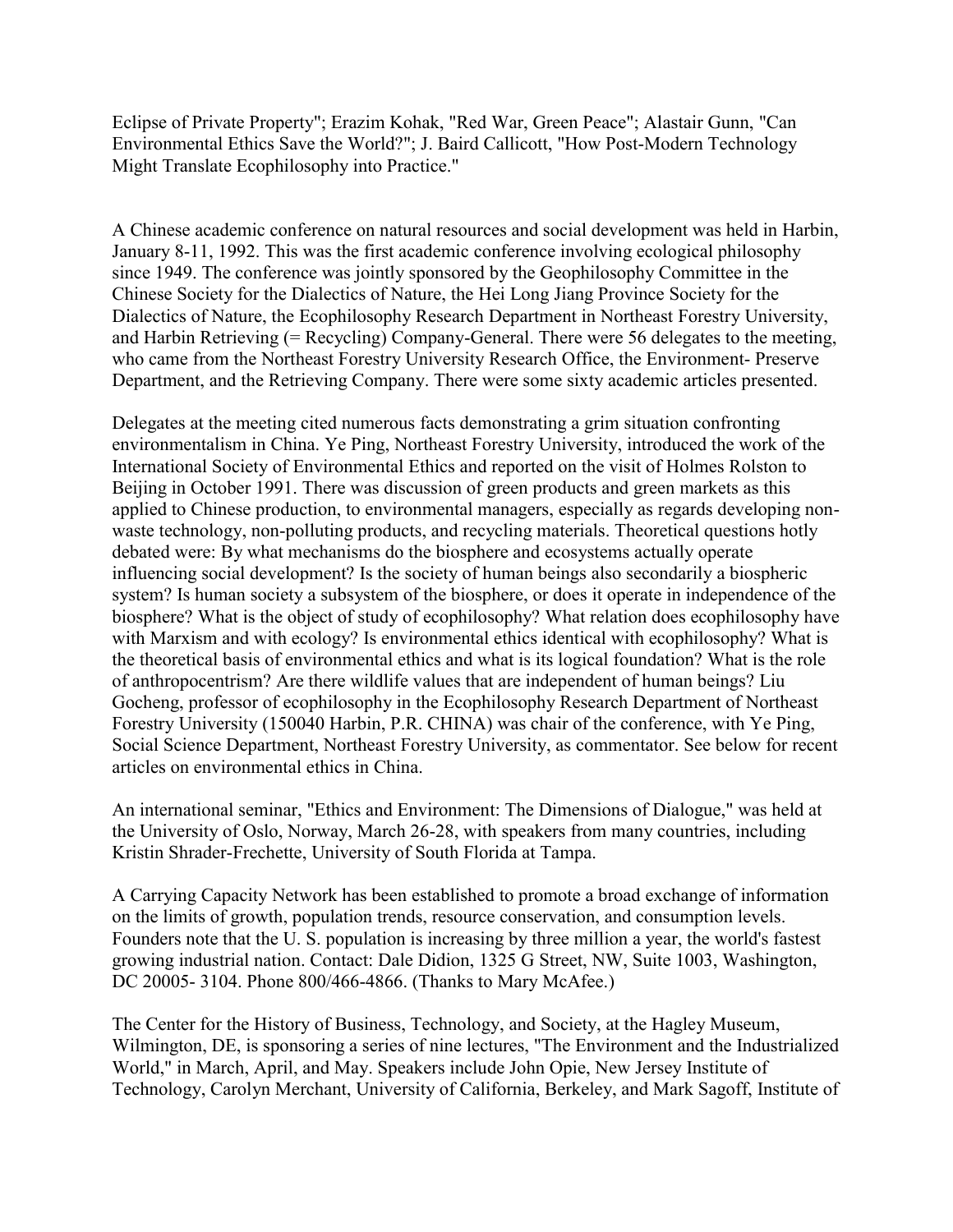Philosophy and Public Policy, University of Maryland. Contact: Hagley Museum and Library, P. O. Box 3630, Wilmington, DE 19807.

The Oxford Centre for the Environment, Ethics and Society is being formed at Mansfield College, Oxford. The Centre is to be both an integral part of the University and a focus for international research. It will be concerned with environmental issues as they relate to ethics and society, involving the exploration of the interconnections between the environment and the disciplines of economics, politics, law, human geography, philosophy, and religion. The initial staff is planned as a director and three research officers, with provision for visiting fellows.

A workshop, comprising county planning authorities, environmental and animal welfare campaigners, and professors of genetics, ecology, planning, and philosophy, was held at the University of Kent at Canterbury Durrell Institute of Conservation and Ecology from January 9- 11, 1991, on the theme, "Decision Making and the Environment." The organizers included Robin Attfield, Adrian Darby, James Griffin, Wendy Le Las and Ian Swingland, Director of DICE. The method of "comprehensive weighting" propounded in VALUES, CONFLICT, AND THE ENVIRONMENT was applied to road-building proposals across a rare habitat in Dorset, England. Despite initial skepticism, the members of the workshop concluded, by a large majority, that comprehensive weighting was both intellectually satisfactory and capable of implementation, and thus in need of further research.

Bruce K. Omundson, Humanities Department, Lansing Community College, Box 40010, Lansing, MI 48901-7210, is this spring completing a Ph.D. dissertation entitled: MORAL PLURALISM, NONSENTIENT NATURE, AND SUSTAINABLE WAYS OF LIFE at Michigan State University. His advisor is Martin Benjamin.

ISEE will hold a joint meeting with the Society for Conservation Biology, June 28-July 2, 1992, at the Virginia Polytechnic Institute and State University, Blacksburg, VA. The Society for Conservation Biologists is the largest world-wide organization of conservation biologists, with over 4000 members. Attendance is expected to exceed 500. The ISEE joint program will include one session on "Facts and Values in Conservation Biology" and a roundtable on "Environmental Ethics and Conservation Biology."

Contact: Jack Weir, ISEE-SCB Program Chair, Department of Philosophy, UPO Box 0662, Morehead State University, Morehead, KY 40351. Phone 606/784-0046. Fax 606/783-2678. Another contact is Bryan G. Norton, Georgia Institute of Technology, Fax 404/853- 0535.

The School of Philosophy of the Federal University of Rio Grande do Sul in Porto Alegre, RS, Brazil, in cooperation with the Center for the Advancement of Applied Ethics, Carnegie Mellon University, Pittsburgh, PA, will hold the "International Conference on Ethics, University and Environment," May 24-29, in conjunction with UNCED in Rio de Janeiro. The conference will be in Porto Alegre, a coastal city about 800 miles south of Rio de Janeiro, and the capital of the state of Rio Grande do Sul. Participants include Dr. JosÇ Lutzenberger, Secretary of State for Environment in Brazil, JosÇ Goldenberg, Minister of Education, Brazil, Maurice Strong from the United Nations, Dr. Jean-Pierre Dupuis from France, Holmes Rolston and J. Baird Callicott from the United States, Andrew Brennan from the United Kingdom (and Australia), Laura Westra from Canada, Robert Spaermann, Germany. The conference organizer is Dr. Fernando Jose R.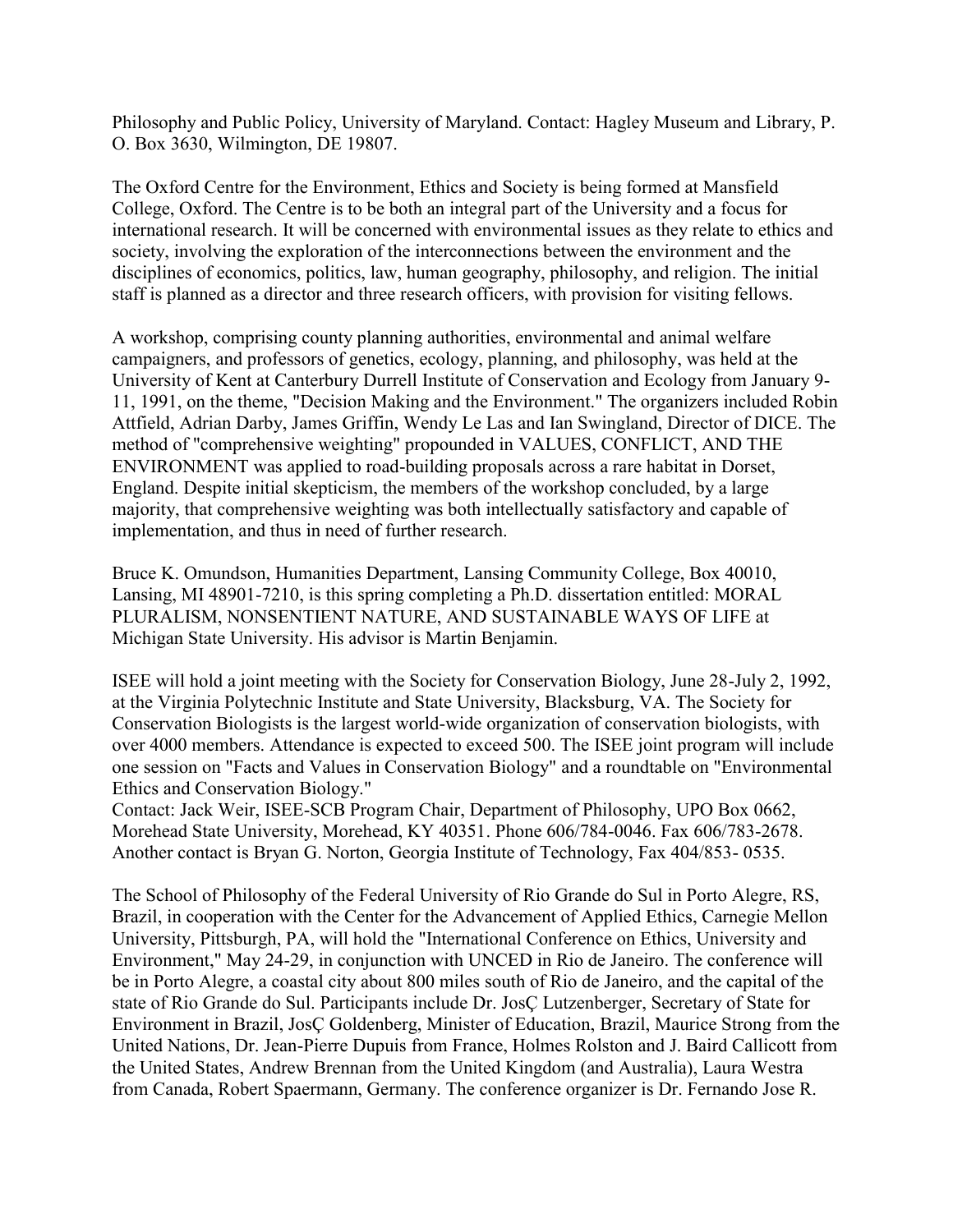Da Rocha. Contact: Professor Fernando Jose R. da Rocha, Instituto de Filosofia e Ciencias Humanas, Federal University of Rio Grande do Sul, Av. Bento Goncalves, 9500 - Campus do Vale, 91500 Porto Alegre, RS, BRAZIL. Fax: 55 (512) 36.17.62. A U. S. contact is Peter Madsen at Carnegie Mellon, 412/268-5703.

The Third International Conference on Ethics and Development will be held at the Universidas Nacional Autonoma de Honduras, in Tegucigalpa, Honduras, June 21-27, 1992. Sponsored by the International Development Ethics Association (IDEA), the theme of the meeting is "The Ethics of Ecodevelopment: Culture, the Environment, and Dependency." This conference follows UNCED in Rio de Janeiro, about a week later. Contact David A. Crocker, IDEA, Department of Philosophy, Colorado State University, Ft. Collins, CO 80523. Fax 303/491-0528. Telephone 303/484-5764.

Holmes Rolston has been named University Distinguished Professor at Colorado State University, in recognition of his work in environmental ethics.

Patricia Werhane, Loyola University in Chicago, and the Society for Business Ethics invite the ISEE to cosponsor with them a special issue of the BUSINESS ETHICS QUARTERLY, March 1993, devoted to "Business and the Environment." ISEE members and others are encouraged to submit papers, from which about five will be selected for publication in this theme issue. Send papers and address inquiries to Laura Westra, Department of Philosophy, University of Windsor, address below.

THE NATIONAL GEOGRAPHICAL JOURNAL OF INDIA will publish a special 1993 issue on "Environmental Ethics and Power of Place." Article proposals should be submitted to Professor Rana P. B. Singh, NATIONAL GEOGRAPHICAL JOURNAL OF INDIA, No. B29/12A Lanka, Varanasi, U. P. 221005, India.

THE GENE EXCHANGE is available for free and contains much information on biotechnology, testing, regulations, pressure groups, business activities. Margaret Mellon is the editor. Contact: National Wildlife Federation, National Biotechnology Policy Center, 1400 16th Street, NW, Washington, DC 20036.

SOCIETY AND ANIMALS, a new journal published by Psychologists for the Ethical Treatment of Animals (PSYeta), will feature social scientific studies of the human experience of other animals. The inaugural issue will be published Winter 1993. Papers are invited for this and subsequent issues. Contact: Kenneth Shapiro, Editor, SOCIETY AND ANIMALS, P. O. Box 87, New Gloucester, ME 04260. Phone and Fax 207/926-4817.

ON THE OTHER HAND (C DRUGOI STORONI), an English language newsletter of events, activities, reviews, and opinion from the Russian environmental community, has published its first issue, and is soliciting subscriptions. The Newsletter is sponsored by the Socio-Ecological Union, a citizen-based environmental federation based in Moscow, and the EcoSocium Research Group of the Russian Academy of Sciences. The Russian editor is Anton Struchkov of the Academy of Sciences, and the United States editor is Ernest Partridge of the University of California, Riverside. For inquiries and subscriptions, contact Dr. Partridge at the UCR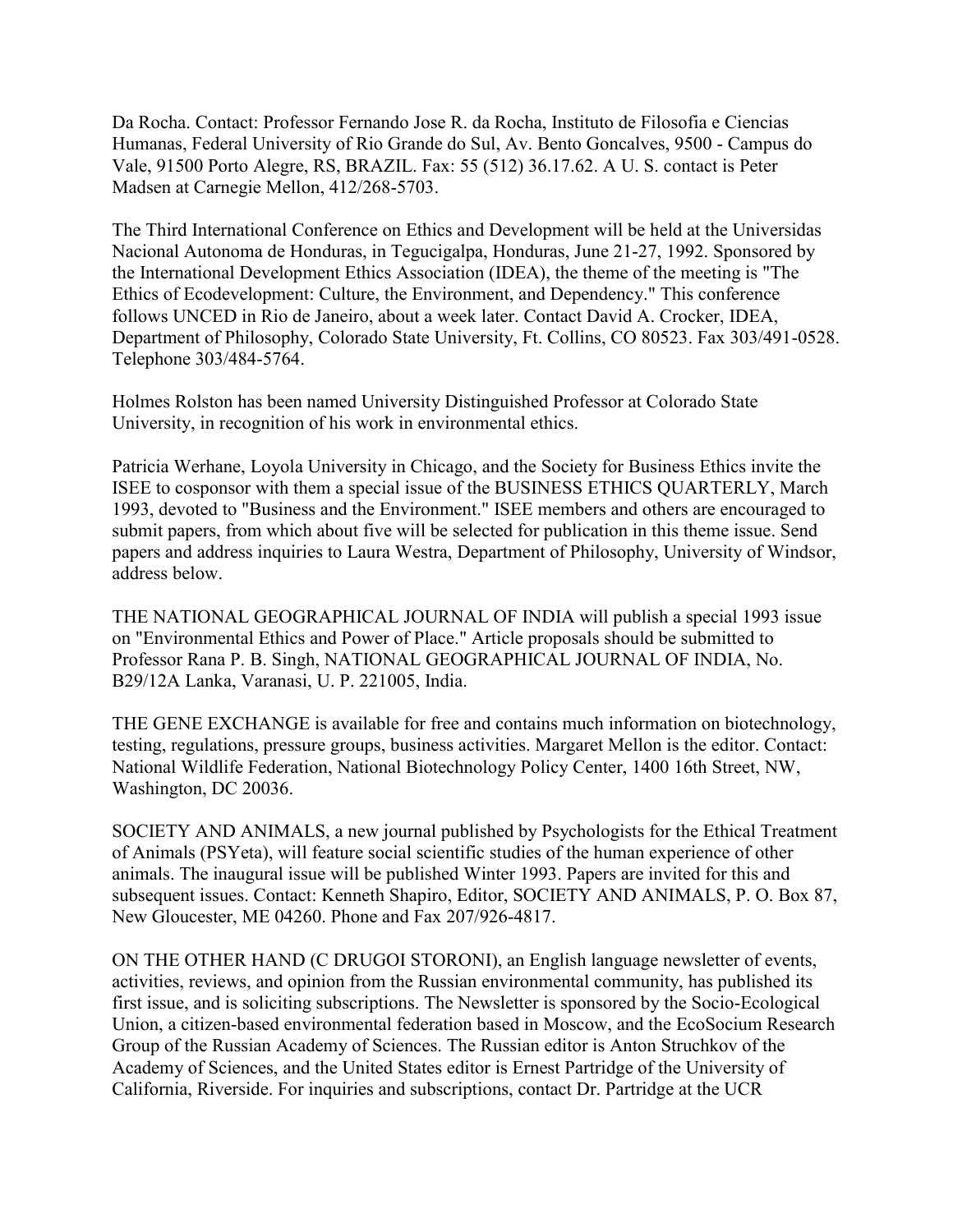Philosophy Department, Riverside, CA 92521-0201. The annual subscription (five issues) is \$ 10 for individuals and \$ 20 for organizations.

ENVIRONMENTAL VALUES, a newly launched British-based journal, has published the first issue, volume 1, no. 1, Spring 1992. Alan Holland, Philosophy, Lancaster University, is the editor. The articles in the opening issue are: David Pearce (Centre for Social and Economic Research on the Global Environment, University College, London), "Green Economics"; Andrew Brennan (Philosophy, University of Western Australia, Perth), "Moral Pluralism and the Environment"; Mary E. Clark (Institute for Conflict Analysis and Resolution, George Mason University, Fairfax, Virginia), "Tasks for Future Ecologists"; Steven Luper-Foy (Philosophy, Trinity University, San Antonio), "Justice and Natural Resources"; Crispin Tickell (Green College, Oxford), "The Quality of Life: What Quality? Whose Life?." There are reviews of ten recent books in the field. Contributed articles for future issues should be sent to Alan Holland, Department of Philosophy, Lancaster University, Lancaster LA1 4YG, U.K. Subscriptions to The White Horse Press, 1 Strond, Isle of Harris, Scotland PA83 3UD. In addition to individuals who may wish to subscribe, this new journal belongs in college and university libraries, as well as in many agency libraries, and your librarian may need a reminder to subscribe.

Michael P. Nelson, a Ph. D. candidate at the University of Colorado, Boulder, presented a paper, "The Paradox of Individual Concern," at the International Forum of Biophilosophy Conference, Stability and Change in Nature: Ecological and Cultural Dimensions, in Budapest, Hungary, March 16-18. Individualistic ethics stresses that the proper object of moral concern is the individual. But this traditional route of ethics is not only environmentally negligent, it is also paradoxical. A solution lies in the land ethic of Aldo Leopold.

The Annual Business Meeting and Election of Officers will be held this year at the Central Division APA in Louisville, KY, on Friday, April 24, 9.30 p.m., following the ISEE session that evening (see earlier). The Nominations Committee is making the following recommendations this year: President: Holmes Rolston, III, term to expire spring 1994 Vice-President: Eric Katz, 1994

Secretary, Laura Westra, 1995

Treasurer, Peter Miller, 1993

The Nominations committee also recommends a constitutional change to separate the office of President from the Editorship of the Newsletter.

Members of the Nominations Committee are: Jack Weir, Chair (Department of Philosophy, UPO Box 0662, Morehead State University, Morehead, KY 40351, phone 606/784-0046, fax 606/783- 2678), Kristin Shrader-Frechette (Department of Philosophy, University of South Florida, Tampa, FL 33620-5550, phone 813/974- 2447), George Sessions (Department of Humanities, Sierra College, Rocklin, CA 95667, phone 916/624-3333, Department of Humanities, ext. 2264, office), Robin Attfield (Philosophy Section, University of Wales, P. O. Box 94, Cardiff CF1 3XE, United Kingdom, phone (0222) 874025, fax (0222) 371921. Members represent Eastern, Central, and Pacific Divisions of APA, and an International member. This committee will continue in 1993, when, pending the outcome of the April business meeting, only one officer (Miller) may need to be replaced.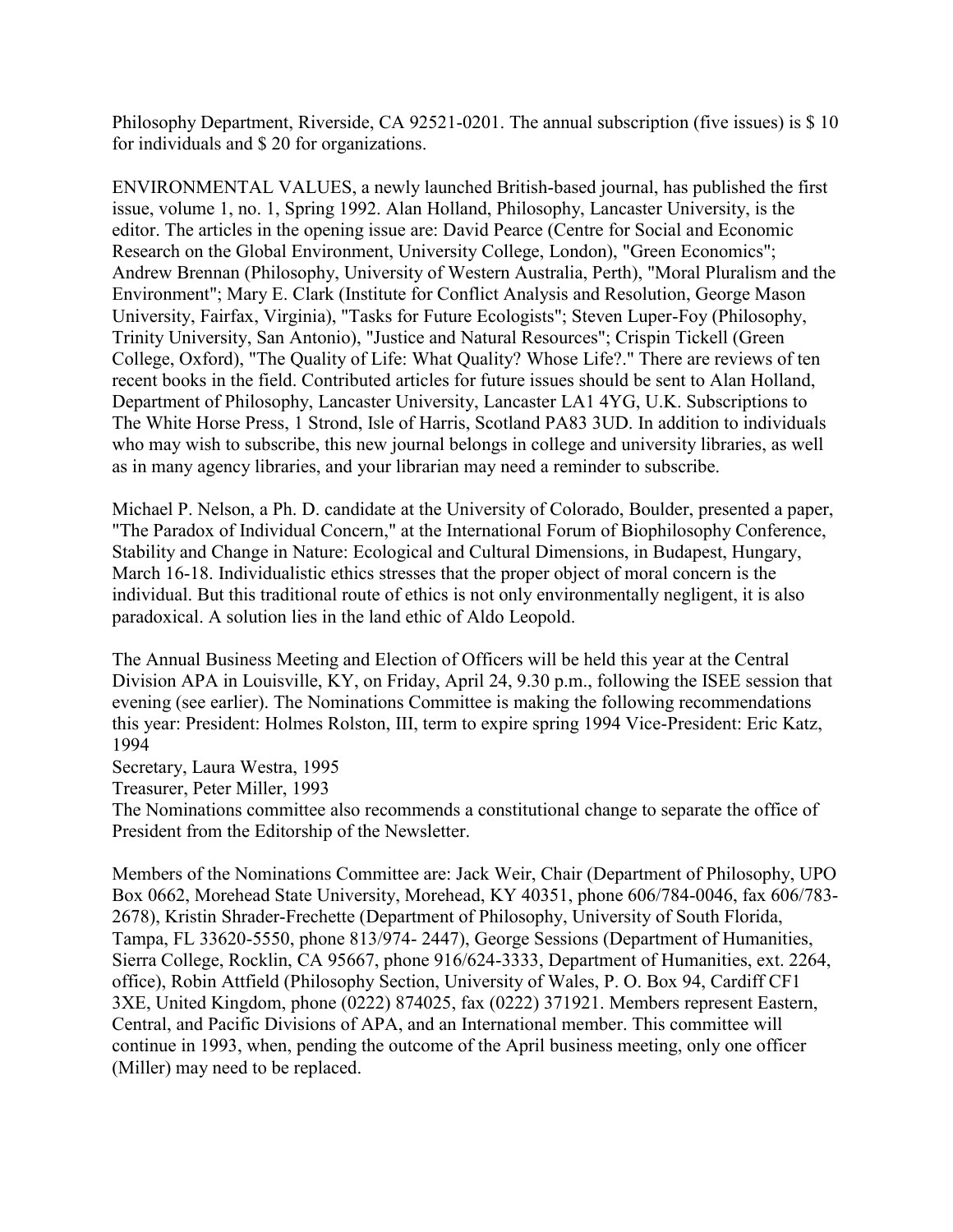A full financial statement will be presented at the Louisville business meeting. In summary (US \$) for the calendar year 1991: Income: \$ 3,231, almost all from dues, a few donations. Expenses: \$ 3,185, of which \$ 2,610 went to print and mail the newsletter. Net \$ 46.00 There is also about \$200 Canadian held in a Canadian account, controlled by Peter Miller, treasurer. There is about 350 pounds sterling in a UK account, currently in transition, formerly controlled by Andrew Brennan, and about \$ 140 Australian in an Australian account, controlled by Robert Elliot. These accounts are used for the distribution of the newsletter in those countries.

Robert Elliot is the contact person for Australia and New Zealand. Send membership forms and dues in amount \$ 15.00 Australian (\$ 7.50 for students) to him. Address: Department of Philosophy, University of New England, Armidale, N.S. W. 2351, Australia. Telephone (087) 7333. Fax (067) 73 3122.

Members and others are encouraged to submit appropriate items for the newsletter to Holmes Rolston, Department of Philosophy, Colorado State University, Fort Collins, CO 80523, who is editing this newsletter. Phone 303/491-5328 (office) or 491-6315 (philosophy office) or 484- 5883 (home). Fax: 303-491-4900, 24 hours. Please note the new fax number, although the previous one is still operational. News may also be submitted to Laura Westra, Department of Philosophy, University of Windsor, Ontario, Canada N9B 3P4, and Canadian news is best directed to her. Items may also be submitted to other members of the Governing Board. Include the name of an appropriate contact person, where relevant and possible. International items are especially welcomed. The Newsletter is assembled shortly after January 1, April 1, July 1, October 1.

## **Jobs in Environmental Ethics, Philosophy, Policy, and Conservation**

Potsdam College of the State University of New York has listed a faculty position in the School of Liberal Studies in philosophy, "requiring competence in the philosophy of science, environmental ethics, and logic." See CHRONICLE OF HIGHER EDUCATION, October 9, 1991, B17. Contact Chairperson, Search Committee for Philosophy, Potsdam College, Potsdam, NY 13676.

The State University of New York, College at Oneonta, listed a faculty position in philosophy in "applied ethics and/or feminist philosophy" with "preference for an individual who can address issues in bio-medical, environmental, and/or professional ethics." See CHRONICLE OF HIGHER EDUCATION, December 4, 1991. Contact: Vice-President for Multicultural Affairs, State University of New York, College of Oneonta, Oneonta, NY 13820- 4015.

Northland College, Ashland, WI, listed a faculty position as follows: Senior teacher/scholar as the first holder of the Hulings Distinguished Chair in the Humanities. The holder of the chair is expected to give academic and scholarly leadership to the environmental ethics dimension of Northland's mission and curriculum. Northland College is located on the south shore of Lake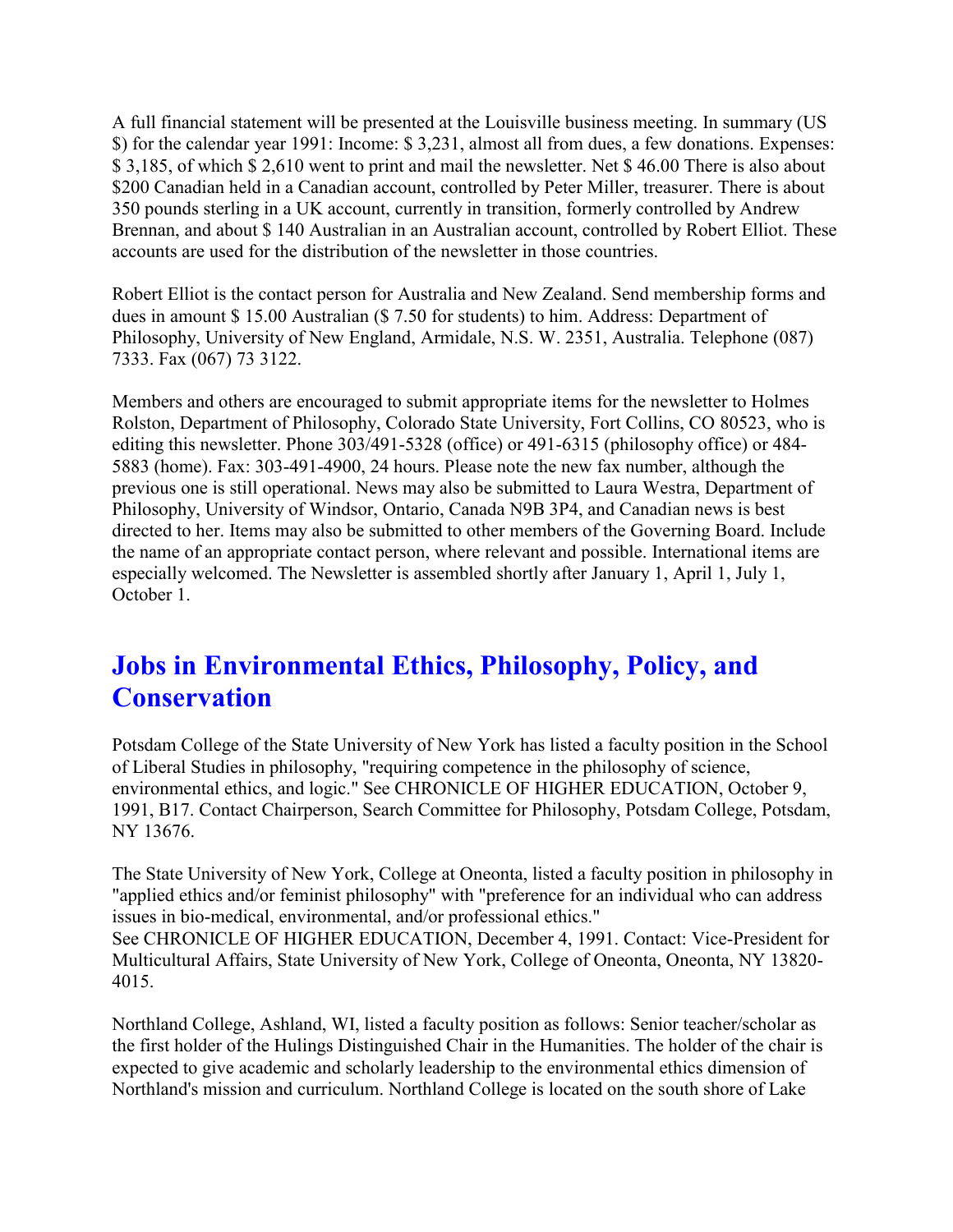#### Superior.

There have been at least seven positions advertised in the 1991-92 academic calendar year with mention of specialization in environmental ethics, with four of these positions now filled. Announcements forthcoming. See Winter, 1991 newsletter for earlier positions. Positions have been at the University of North Texas, Denton; the University of Colorado; the New Jersey Institute of Technology, Newark; Potsdam College of the State University of New York, Potsdam; State University of New York, College of Oneonta; Northland College, Ashland, WI; Old Dominion University, Norfolk, VA.

THE JOB SEEKER lists current vacancies in the environmental professions. It is now in its fifth year. There are two issues per month, typically about 18 pages in rather small print, listing over a hundred jobs. The editor is Becky Potter. Subscriptions are \$84 per year for organizations and \$60 for individuals. Career offices should be getting it. Address: The Job Seeker, Rt. 2, Box 16, Warrens, WI 54666. Phone 608/378-4920.

ENVIRONMENTAL OPPORTUNITIES, a monthly publication listing jobs open in environmental affairs, has recently celebrated its tenth year of publication. The editor is Sanford Berry, Box 4957, Arcata, CA 95521, Phone 707/839-4640, Fax 707/822-7727. \$ 44.00 per year. The publication is sponsored by the Environmental Studies Department, Antioch/New England Graduate School, Keene, New Hampshire 03431. The editorial and subscription address is the Arcata, CA address. This is the most thorough listing, typically fifteen pages a month, but THE JOB SEEKER is quite good. ENVIRONMENTAL OPPORTUNITIES has about 4,000 subscribers, and can be found in many placement and career service offices. If you are at an academic institution, encourage your school to get one or more copies.

ENVIRONMENTAL JOB OPPORTUNITIES, formerly published by Institute for Environmental Studies, University of Wisconsin, Madison, has ceased publication. The National Association of Interpreters, P. O. Box 1892, Ft. Collins, CO 80522, offers a dial/tape listing service. Phone 301/491-7410 any time for listings of full-time, seasonal, temporary jobs. Phone 303/491-6434 after office hours or all day Friday, Saturday, and Sunday for listings of internships. Photocopies of listings available for \$ 3.00.

WOMEN IN NATURAL RESOURCES is a two page newsletter-flyer published quarterly and available from Women in Natural Resources, Bowers Laboratory, University of Idaho, Moscow, Idaho 83843. Phone 208/885-6754. The newsletter features job announcements.

See also COMPLETE GUIDE TO ENVIRONMENTAL CAREERS, Island Press, Washington, D. C. and Covelo, CA, 1989, described in ISEE Newsletter, Spring 1990.

The Green Corps, a field school for environmental organizing, has 45 salaried training positions for college, university, and law school graduates available summer/fall 1992. These are training positions to organize field campaigns on pressing environmental issues. Some examples are: leading consumer boycotts of corporations engaged in rainforest destruction, organizing state coalitions to fight for a tougher Clean Water Act, assisting campus environmental groups in establishing green campus programs. Gina Collins is director. Contact: Green Corps, National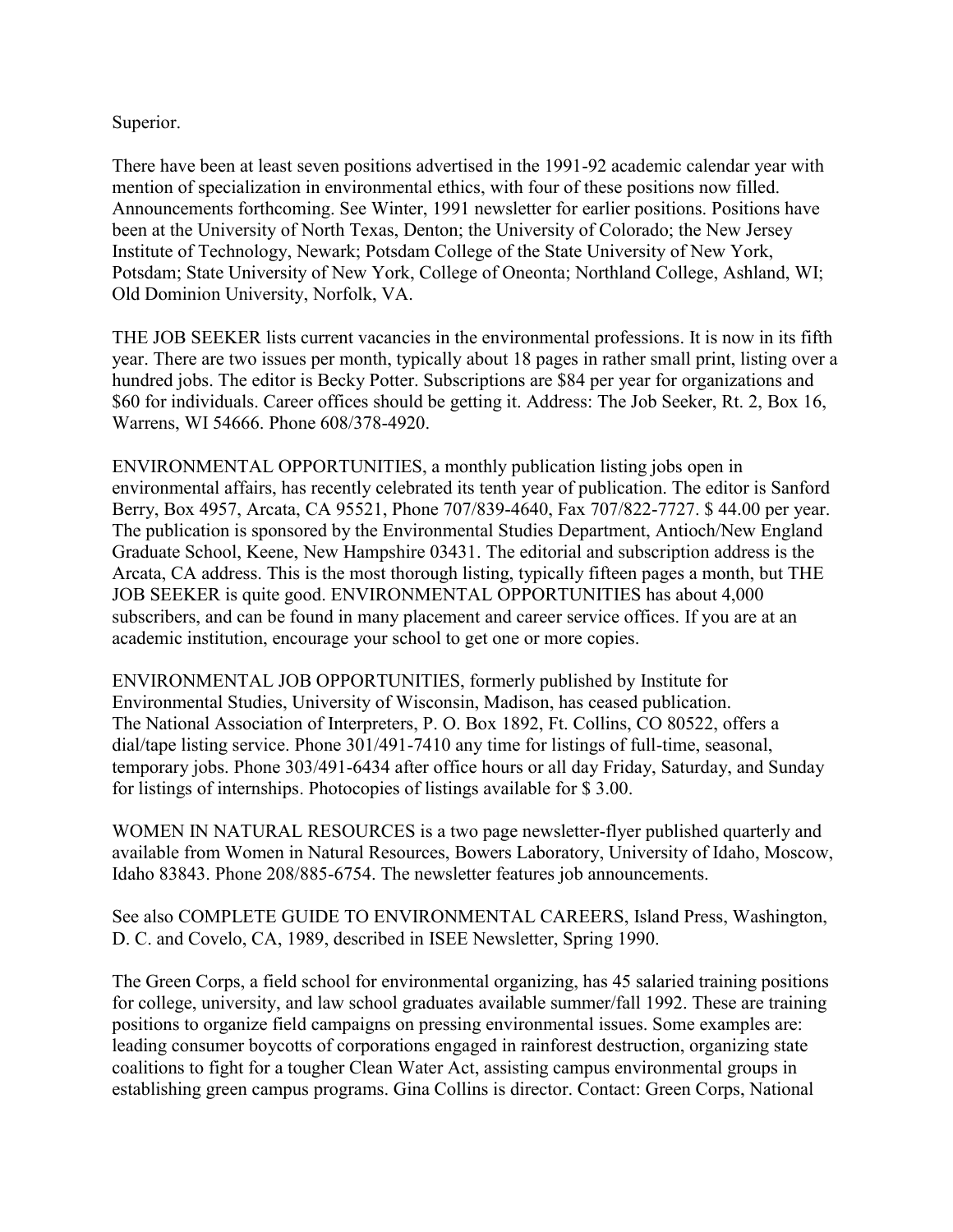## **Recent Books, Articles, and Other Materials**

Reminder: the main journals in the field are NOT regularly indexed here, such as ENVIRONMENTAL ETHICS, THE TRUMPETER, BETWEEN THE SPECIES, etc.

--Bryan G. Norton, TOWARD UNITY AMONG ENVIRONMENTALISTS. New York: Oxford University Press, 1991. Norton wants to unite environmentalists in the common cause of environmental protection and appreciation, even though the many environmentalists and environmental groups may have multiple and varied value systems. Despite diverging worldviews, there can be converging policies (the title of a concluding chapter). There are historical chapter studies of Muir, Pinchot, and Leopold, and issue chapters: growth, pollution, biodiversity, and land use, illustrating this thesis. Norton is professor of philosophy at the Georgia Institute of Technology.

--Nicol S M. Sosa, êTICA ECOLGICA: NECESIDAD, POSIBILIDAD, JUSTIFICATIN Y DEBATE. Madrid: Libertarias/Prodhufi, S.A., 1990. Publisher's address: Calle de LÇrida, 80-82, 28020 Madrid, Spain.

150 pages, paperback. This is the first book in Spanish to treat environmental problems from the standpoint of ethics (see Newsletter, Winter, 1991). More details are now available. Chapter titles: The concept of ecology; social ecology; analysis of the ecological crisis; birth of the ecological conscience, antecedents of environmental ethics; the Club of Rome and work during the 1970's, worldwide meetings and conferences, work during the 1980's; animals and future generations, interests and values, the debate over anthropocentrism, the necessity, possibility, and justification of an environmental ethic. An appendix deals with religious foundations of an environmental ethic. There is also a bibliography. Sosa is professor of moral and political philosophy at the University of Salamanca, Spain.

--David E. Cooper and Joy A. Palmer, THE ENVIRONMENT IN QUESTION: ETHICS AND GLOBAL ISSUES. London: Routledge, 1992. 272 pages. Paper \$ 16.95, cloth \$49.95. Includes contributions from the U.S., India, Australia, as well as from the U.K. Studies on nuclear wastes, rainforests, obligations to future generations, and the nature of technological risk. More detail later. Cooper is professor of philosophy, Palmer is lecturer in education, at the University of Durham.

--David W. Orr, ECOLOGICAL LITERACY: EDUCATION AND THE TRANSITION TO A POSTMODERN WORLD. Albany: State University Press of New York, 1992. \$29.95 hardcover, \$14.95 paper. What schools, colleges, and universities can do to help in the transition to an ecologically sustainable world.

--Ralph D. Nyland, "Exploitation and Greed in Eastern Hardwood Forests: Will Foresters Get Another Chance?" JOURNAL OF FORESTRY 90 (no. 1, January 1992):33-37. Nyland is professor, SUNY College of Environmental Science and Forestry, Syracuse, NY.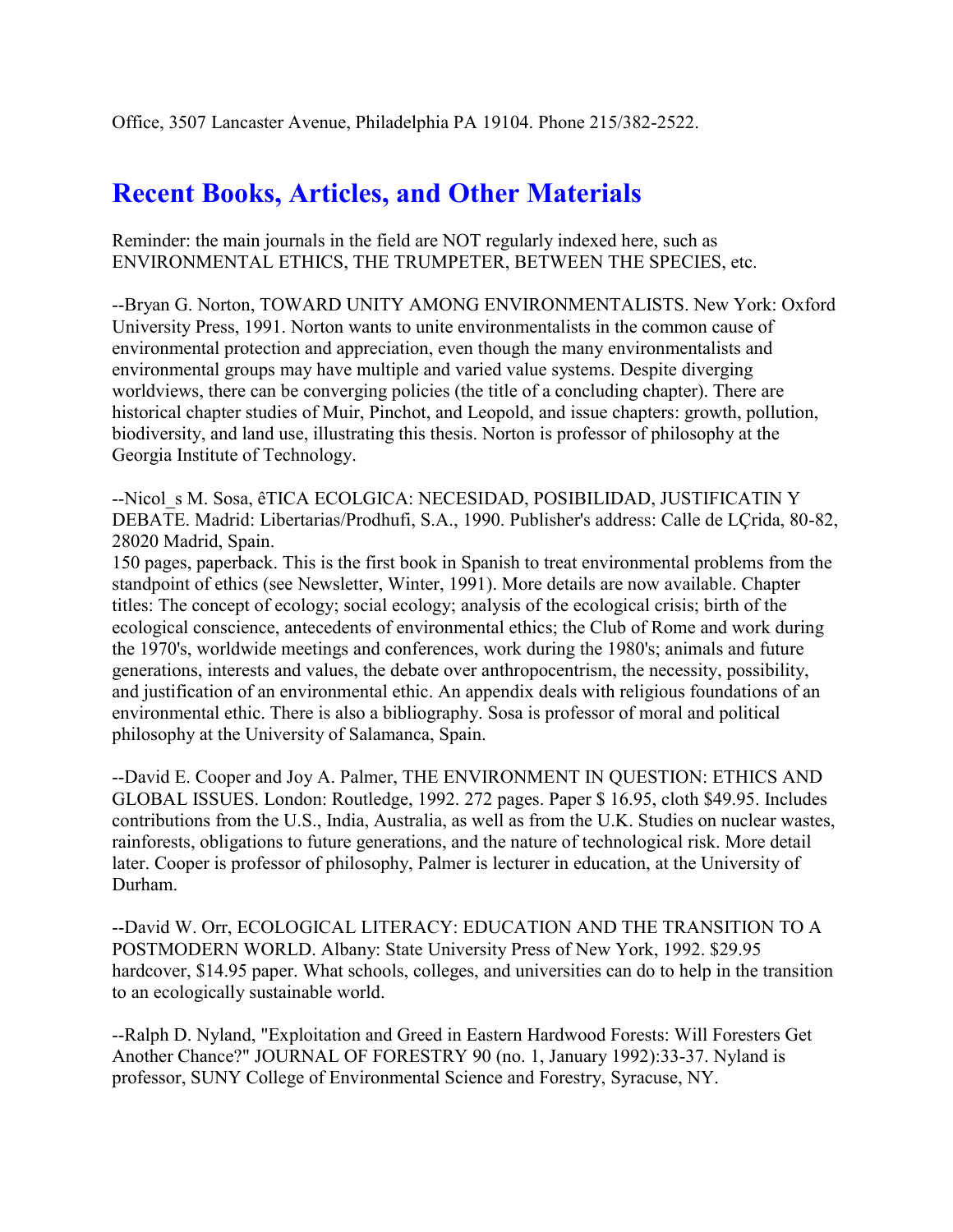--William A. Duerr, "Forestry's Upheaval," JOURNAL OF FORESTRY 84 (no. 1, January 1986):20-26. Advances in Western civilization are redefining the profession. "What matters is not biological but social renewability. ... The public forest preserved from logging is timber used up, just as really as though the land had been cleared and paved with asphalt." In the future, "in recreation, emphasis on wilderness will be softened in favor of less elitist resources." Duerr was Distinguished Professor of Forestry, State University of New York, Syracuse, and has more recently been at Virginia Tech, Blacksburg.

--Raymond S. Craig, "Further Development of a Land Ethic Canon," JOURNAL OF FORESTRY 90 (no. 1, January 1992):30-31. Craig is chair of the Society of American Foresters Committee on Ethics.

--John Baden, "Spare that Tree!" FORBES, December 9, 1991. Under the U. S. Forest Service, Washington is managing the national forests in ways that are both economically and environmentally unsound.

--Thomas Palmer, "The Case for Human Beings," ATLANTIC MONTHLY, January 1992. Apprehension about the disappearance of animal or plant species may be misplaced, a naturalist argues, and may arise out of a mistaken and shortsighted view of the evolutionary process. "To suppose that earthly diversity is past its prime, and that a strenuous program of self-effacement is the best contribution our species has left to offer, is neither good biology nor good history." HOMO SAPIENS has begun to see itself as a vast, featureless mob of yahoos mindlessly trampling this planet's most ancient and delicate harmonies. Maybe, we're being too hard on ourselves.

--Charles C. Mann and Mark L. Plummer, "The Butterfly Problem," ATLANTIC MONTHLY, January 1992. Grounded in "the Noah principle"- -the view shared by many conservationists that all species have a right to exist--the Endangered Species Act insists that we attempt to save every threatened species. This inflexibility has now become economically untenable. Because the government does not have the means to preserve endangered species, let alone a coherent plan, its decisions are haphazard. Private landowners often find themselves paying for the preservation of species they never heard of.

--Suzanne Winckler, "Stopgap Measures," ATLANTIC MONTHLY, January 1992. The extinction of any species is a tragedy, but the time has come to introduce the idea of triage into conservation efforts. Instead of spending millions of dollars to save a few "terminally ill" species, we should promote biodiversity more broadly by protecting the health of whole ecosystems. To pretend that we are acting to save everything is intellectually dishonest. It turns the hard choices over to the forces of litigation and bureaucratic inertia.

--George J. Mitchell, WORLD ON FIRE: SAVING AN ENDANGERED EARTH. New York: Scribner's, 1991. \$22.50.

--Edward Goldsmith, Nicholas Hilhard, Patrick McCully, and Peter Bunyard, IMPERILED PLANET: RESTORING OUR ENDANGERED ECOSYSTEMS. Cambridge, MA: MIT Press, 1990. \$39.95.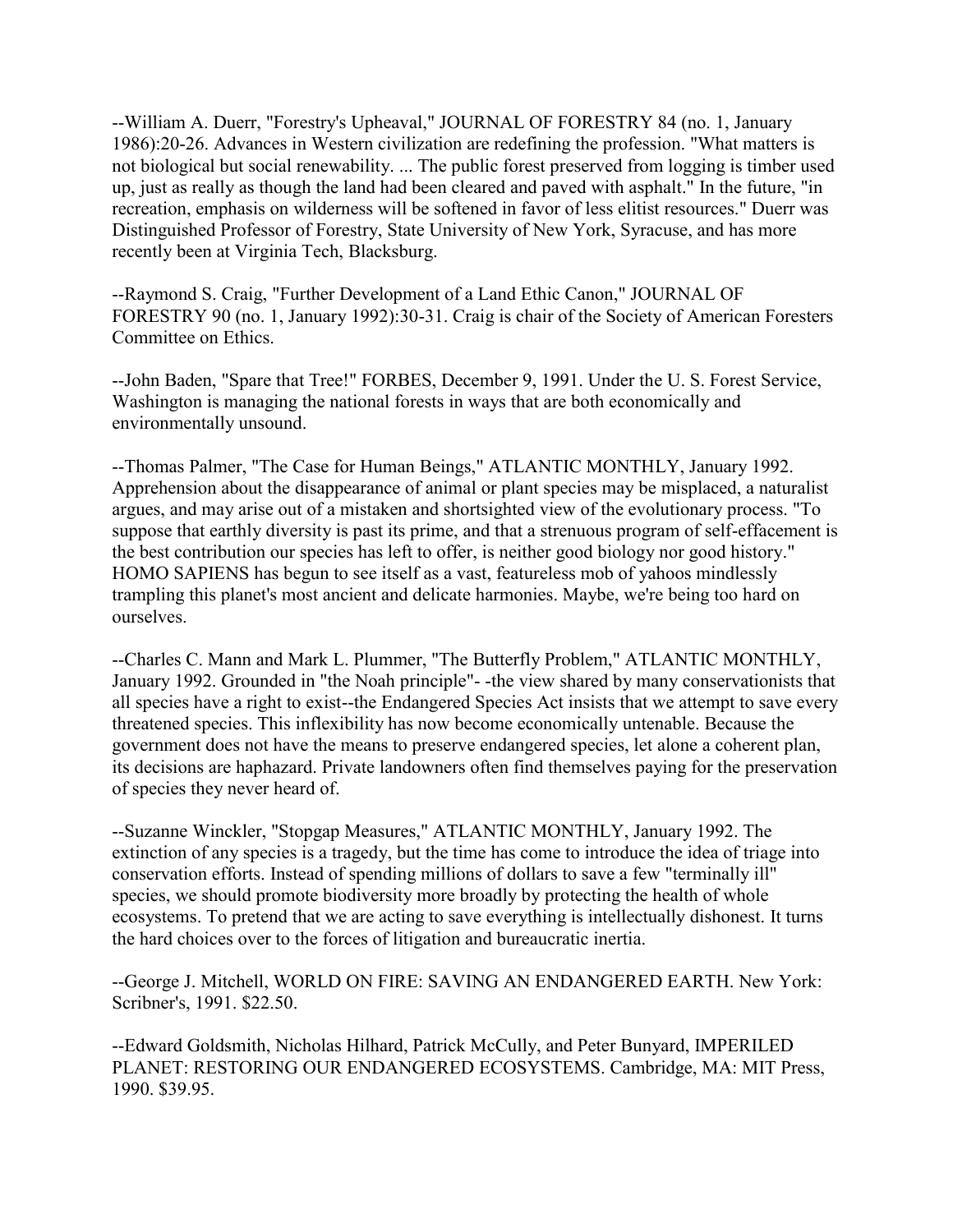--Stephen H. Schneider, GLOBAL WARMING: ARE WE ENTERING THE GREENHOUSE CENTURY? San Francisco: Sierra Club Books, 1989. \$18.95.

--George M. Woodwell, eds., THE EARTH IN TRANSITION: PATTERS AND PROCESSES OF BIOTIC IMPOVERISHMENT. New York: Cambridge University Press, 1990. \$49.50.

--Lynton Keith Caldwell, BETWEEN TWO WORLDS: SCIENCE, THE ENVIRONMENTAL MOVEMENT AND POLICY CHOICE. New York: Cambridge University Press, 1990. \$ 44.50.

--G. P. Buckley, ed., BIOLOGICAL HABITAT RECONSTRUCTION. Belhaven, 1989. \$52.50.

--Donald Worster, ed., THE ENDS OF THE EARTH: PERSPECTIVES ON MODERN ENVIRONMENTAL HISTORY. New York: Cambridge University Press, 1988. \$ 39.50 hardback. \$ 12.95 paper.

--Robert S. Corrington, NATURE AND SPIRIT: AN ESSAY IN ECSTATIC NATURALISM. Bronx, NY: Fordham University Press, 1992. 225 pages. \$30.00 cloth, \$ 19.95 paper. An enlarged conception of nature that calls for a transformed naturalism. The spirit operates within a fragmented nature and has its own unique locations. Ecstatic naturalism does not eulogize spirit nor impose a process theodicy upon nature as a whole but carefully describes the ways in which spirit emerges from finite locations in the world. Corrington is professor of philosophical theology at Drew University.

--ANIMAL AND THEIR LEGAL RIGHTS. 4th edition, 1990. Washington, DC: Animal Welfare Institute, 1990. Fifteen articles and an appendix with the principal laws affording animal welfare.

--David S. Favre and Murray Loring, ANIMAL LAW. Westport, CT: Quorum Books, 1983.

--Marcelle P. Chase, "Animal Rights: An Interdisciplinary, Selective Bibliography," LAW LIBRARY JOURNAL 82(1990):359-389. Chase is international law librarian, Arizona State University College of Law, Tempe.

--Calvin B. DeWitt, ed., THE ENVIRONMENT AND THE CHRISTIAN: WHAT CAN WE LEARN FROM THE NEW TESTAMENT? Grand Rapids, MI: Baker Book House, 1991. 156 pages. Paper.

--Dieter T. Hessel, ed., AFTER NATURE'S REVOLT: ECO-JUSTICE AND THEOLOGY. Minneapolis: Fortress Press, 1992. Includes John B. Cobb, Jr., "Postmodern Christianity in Quest of Eco-Justice"; Larry Rasmussen, "Returning to Our Senses: The Theology of the Cross as a Theology for Eco-Justice"; H. Paul Santmire, "Healing the Protestant Mind: Beyond the Theology of Human Dominion"; Heidi Hadsell, "Eco-Justice and Liberation Theology: The Priority of Human Well-Being"; George H. Kehm, "The New Story: Redemption as Fulfillment of Creation"; William E. Gibson, "Global Warming as a Theological Ethical Concern"; Holmes Rolston, III, "Wildlife and Wildlands: A Christian Perspective"; George E. Tinker, "Creation as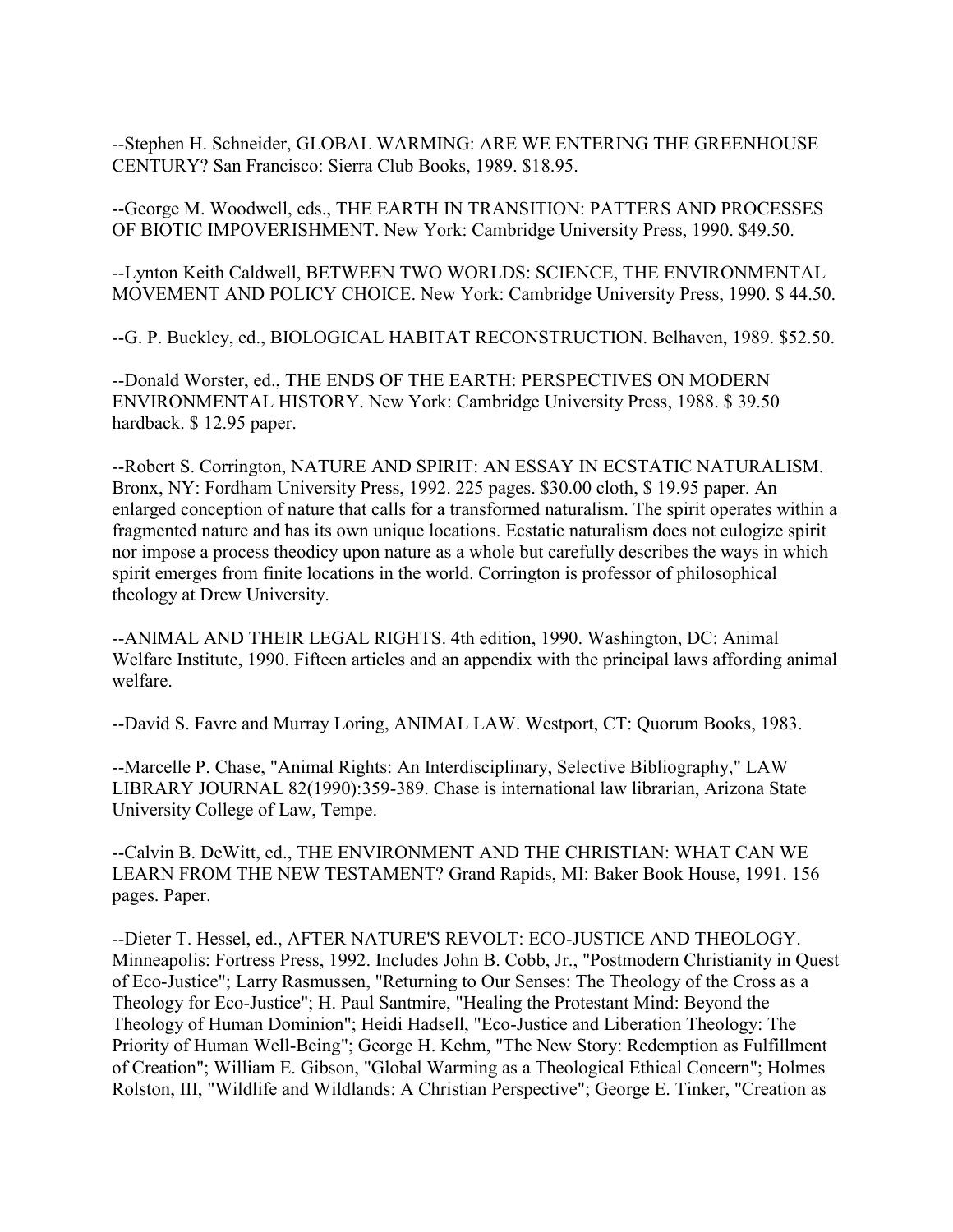Kin: An American Indian View"; Carol Johnston, "Economics, Eco- Justice, and the Doctrine of God"; Philip Hefner, "Nature's History as Our History: A Proposal for Spirituality."

--Robert C. Fuller, ECOLOGY OF CARE: AN INTERDISCIPLINARY ANALYSIS OF THE SELF AND MORAL OBLIGATION. How caring is the key to human and world survival. Philadelphia: Westminster/John Knox Press, 1992. Paper \$ 12.95. --Catharina J. M. Halkes, CHRISTIAN FEMINISM AND THE RENEWAL OF THE EARTH. Philadelphia: Westminster/John Knox Press, 1992. The false and catastrophically damaging images at the root of the oppression of women and the rape of Earth's resources. The complex linkage between feminist theology and the environmental movement.

--Richard Brandt, "Soviet Environment Slips Down the Agenda," SCIENCE, January 3, 1992. Environmentalism is strong in the new republics, but most people are more worried about sausages than pollution. The former Soviet Republic contains some of the worst environmental disasters known on Earth (as well as some of the most pristine regions remaining. People are muting their conservation concerns and protests against pollution and environmental degradation to give economic reform a chance. An October conference involving U. S. and Soviet scientists was titled, "The Social, Political, and Cultural Dimensions of the Environmental Crisis in the U.S. and the U.S.S.R.

--Robert D. Bullard, PEOPLE OF COLOR ENVIRONMENTAL GROUPS: DIRECTORY, 1992. 81 pages. There are over 200 such groups in the United States, described here. Contact: Robert D. Bullard, Department of Sociology, University of California, Riverside, CA 92521. Phone 714/787-5444.

--E. C. Pielou, AFTER THE ICE AGE: THE RETURN OF LIFE TO GLACIATED NORTH AMERICA. Chicago: University of Chicago Press, 1991. 366 pages. Vegetation responds slowly to climatic change, and "if climate changes continuously, as it appears to, then vegetation may never succeed in catching up with it. ... Plant (and animal) communities are in disequilibrium, continually adjusting to climate and continually lagging behind and failing to achieve equilibrium before the onset of a new climatic trend.

This opinion is not universal. ... [Others think that] vegetation and climate are at present in equilibrium [though] ancient communities had what appear to us to be mismatched mixtures of species as disharmonious. The implication is that modern mixtures are harmonious. The argument in favor of this view is that climate changes in stepwise fashion and the last step was taken a long time ago; therefore, because the climate has not changed appreciably for a long time, vegetation has by now had time to come into equilibrium with it.

There is a wealth of evidence, however, showing that climatic change is never ending. Even if major climatic steps are comparatively quick, it is almost certain that the climate in the intervals between steps undergoes continual lesser changes. In the light of present knowledge, therefore, ... [the view that] disequilibrium in ecological communities is much commoner than equilibrium is the more acceptable.

It should lead, in time, to a much needed change in popular thought. The notion espoused by so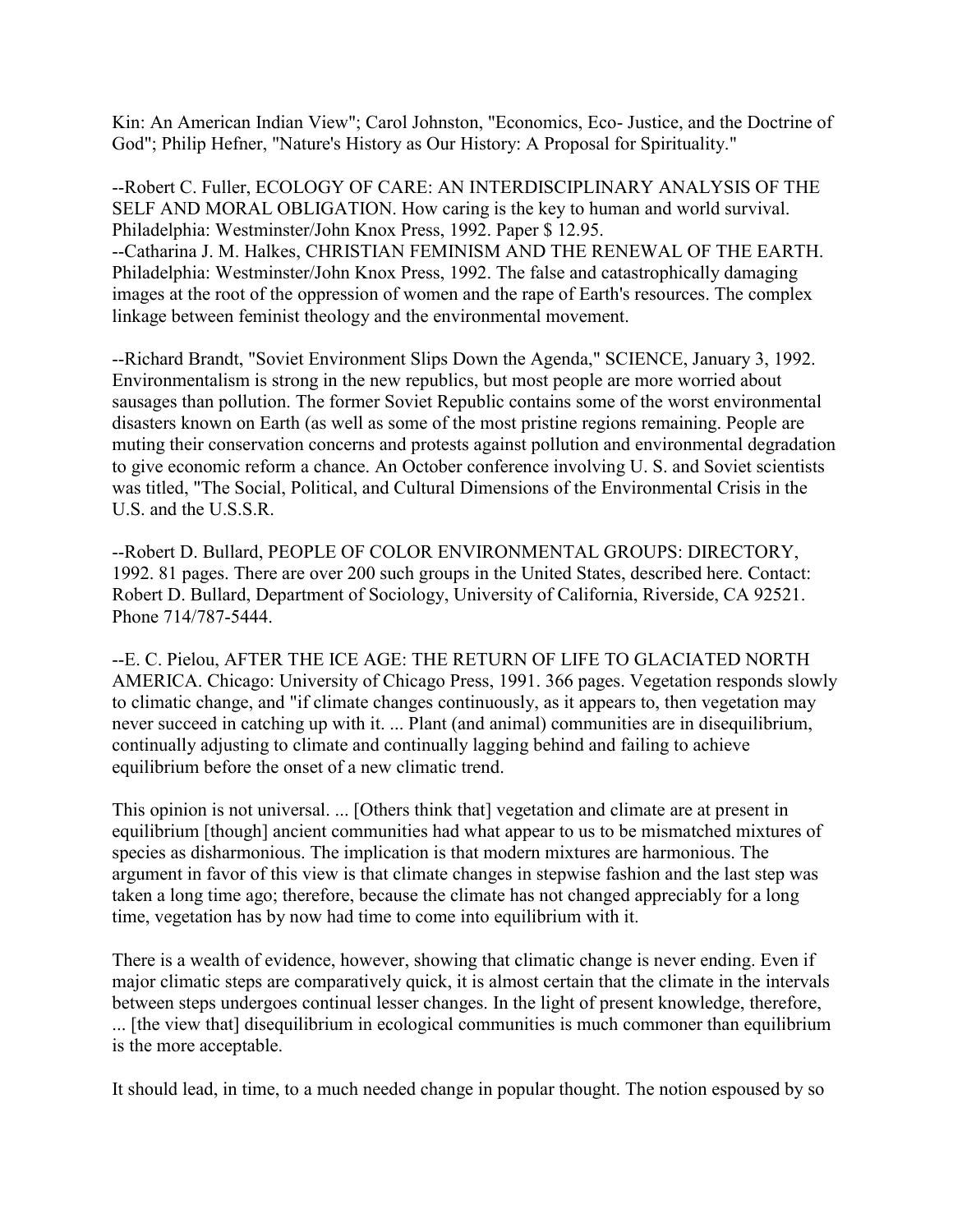many nonprofessional ecologists--that the living world is `marvelously' and `delicately' attuned to its environment--is not so much a scientifically reasonable theory as a mystically satisfying dogma. Its abandonment might lead to a useful fresh start in environmental politics" (pp. 100- 101).

--Conrad Brunk, Lawrence Haworth, and Brenda Lee, "Is Scientific Assessment of Risk Possible? Value Assumptions in the Canadian Alachlor Controversy," DIALOGUE (Canadian Philosophical Review), 30 (no. 3, Summer 1991):235-248. The issue is devoted to applied ethics.

--Wade Graham, "MexEco?: Mexican Attitudes toward the Environment," ENVIRONMENTAL HISTORY REVIEW 15, no. 4, Winter 1991.

--Yu Mouchang, "The Fundamental Principles of Ecological Ethics," in SEEKING TRUTH, no. 2 (1992): 35-38. Article in Chinese. This is a bimonthly published by the Hei Long Jiang University. There are three fundamental principles of ecological ethics: (1) One ought to cherish and respect life and nature. This is the highest positive principle. (2) One ought not to damage and degrade life and nature. This is the prohibition principle, forbidding extinction and plundering and exploiting nature. (3) One ought to preserve life and nature. This is a selectivity principle, calling for ecologizing economics and social affairs, choosing those forms of social development that do not degrade but rather cherish and respect life and nature. Yu Mouchang is in the Institute of Philosophy, Chinese Academy of Social Sciences, Beijing.

--Ye Ping, "On the Structure of Ecological Ethics," SEEKING TRUTH, no. 2 (1992): 39-42. Article in Chinese. The foundation, starting point, and ultimate end of ecological ethics is the coordination of the ongoing relations between humans and nature. To develop an ecological ethics, there must be development of the study of ecological moral philosophy as well as of the study of ecological science. This involves both fundamental principles and application, theory and practice; it couples attitudes and behaviors, personal norms and personal actions. Both this and the preceding article criticize an exclusively anthropocentric ethics and begin to explore a nonanthropocentric environmental ethics. Ye Ping is professor of philosophy, Northeast Forestry University, Harbin, China.

--RESEARCH IN PHILOSOPHY AND TECHNOLOGY, vol. 12, Spring 1992, is an entire volume on Technology and the Environment. Articles: Part One: Technology and Environmental Ethics: J. A. Doeleman, "Environment and Technology: Speculating on the Long Run"; David Strong, "The Technological Subversion of Environmental Ethics"; JosÇ M. de C¢zar, "Technology, The Natural Environment, and the Quality of Life"; Andrew Light, "The Role of Technology in Environmental Questions: Martin Buber and Deep Ecology as Answers to Technological Consciousness.

Part Two: Ethics versus Activism? An Exchange: Paul Durbin, "Environmental Ethics and Environmental Activism"; George Allan, "Environmental Philosophizing and Environmental Activism"; Paul Durbin, "Reply to George Allan." Part Three: Technological Hazards, Economics and Environmental Management: Alastair S. Gunn, "Engineering Ethics and Hazardous Waste Management: Why Should We Care About Future Generations?'; Kristin Shrader Frechette, "Calibrating Assessors of Technological and Environmental Risk'; Hans Lenk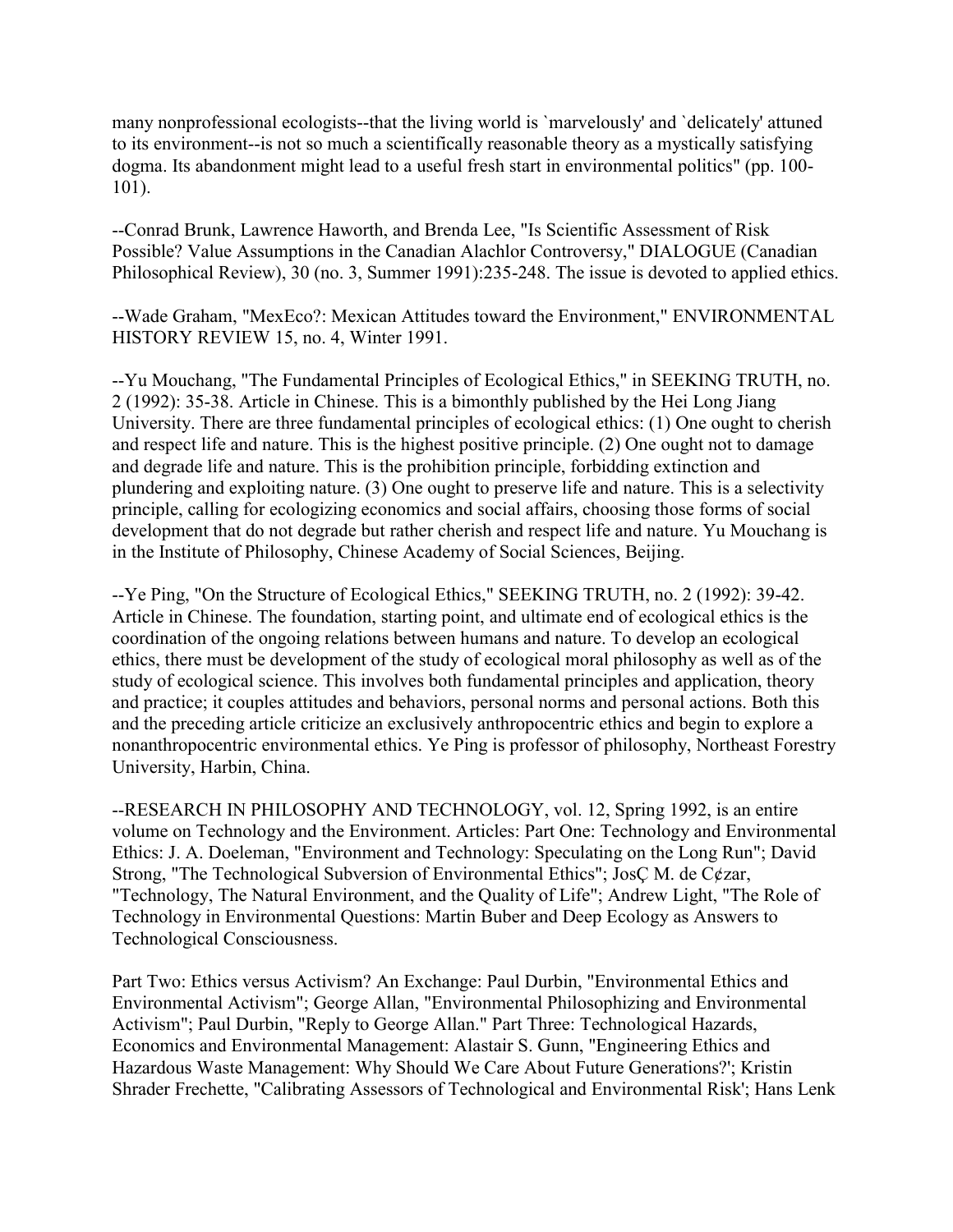and Matthias Maring, "Ecology and Ethics: Notes about Technology and Economic Consequences"; Earl R. MacCormac, "Environmental Management: Values, Knowledge, and Categories."

Part IV: Technology and Harvesting the Earth: Egbert Schuurman, "Crisis in Agriculture: Philosophical Perspectives on the Relation Between Agriculture and Nature'; Nancy Farm MÑnnikkî, "If a Tree Falls in the Forest: A Refutation of Technological Determinism." Part Five: Technology and Nature: Struggle or Synthesis? Eric Katz, "The Big Lie: Human Restoration of Nature"; Eric Higgs, "Musings at the Confluence of the Rivers TechnÇ and Oikos." (For a reply by Richard Sylvan to the Katz paper, see Sylvan, "Mucking with Nature, noted in the Newsletter, Winter 91.)

Also included: Eric Katz, "Environmental Ethics: A Select Annotated Bibliography II, 1988- 1990. Part I appeared in RESEARCH IN PHILOSOPHY AND TECHNOLOGY 9(1989): 251- 285, "Environmental Ethics: A Select Annotated Bibliography, 1983-1987. THESE TWO BIBLIOGRAPHIES FORM THE BEST INTRODUCTION TO THE RECENT LITERATURE IN THE FIELD. Contact: JAI Press, Inc., 55 Old Post Road--No. 2, P. O. Box 1678, Greenwich, CT 06836-1678. Phone 203/661-7602. RESEARCH IN PHILOSOPHY AND TECHNOLOGY is edited by Frederick FerrÇ, Department of Philosophy, University of Georgia. Volume 13, 1993 will be on Technology and Feminism; volume 14, 1994, on Technology and Everyday Life.

--Susan Power Bratton, SIX BILLION AND MORE: HUMAN POPULATION REGULATION AND CHRISTIAN ETHICS. Philadelphia: Westminster/John Knox Press, 1992. 225 pages. paper. Chapter titles: The Crowded Cosmos; Why Populations Rise and Fall; Abraham's Seed: The Bible and Reproduction; Black Death and the New Jerusalem; The Stolen Blessing: Population and the Environment; Shoving Children out of Lifeboats; The "Declining" Developed Nations; The Exploding Third World; Population Regulation and Justice; Coercion and Abortion in Population Management. Bratton is professor of biology at Messiah College, Grantham, PA.

--Corrado Poli and Peter Timmerman, eds., L'ETICA IN POLITICHE AMBIENTALI (Ethics in Environmental Policy). Rome: Gregoriana Liberia Editrice. 1991. This volume results from the First International Conference on Ethics and Environmental Policies, held in Borca di Cadore, Italy, in 1990. The second such conference was just held at the University of Georgia in April, see above. The main sponsoring foundation is Fondazione Lanza, via Dante 55, 35139 Padova, Italy. Phone 049/8756788. Contents (translations from the Italian), Gabrielle Scimemi, "Ethics in Environmental Policy: An International Perspective"; Franz Bîckle, "Environmental Ethics: Philosophical and Theological Foundations"; Antonia Autiero, "A Hope for Our Planet"; Frederick Ferre, "The Environment and the Problem of Evil"; Warwick Fox, "Anthropocentric and Nonanthropocentric Foundations of Environmental Decision-Making"; Sebastiano Maffettone, "Ethics in Environmental Policy"; Kristin Shrader-Frechette, "Ethics in Environmental Policy: Public Action and Populist Reforms"; Corrado Poli, "Environmental Impact Assessment and Value Judgments: Foundations for New Techniques"; Barbara Rhode, "Environmental Damage and the Application of Criminal Law"; Kenneth E. Boulding, "Environmental Ethics and Earth's Economic Systems"; Charles Howe, Ethics, Environment, and Economic Practice"; Peter Brown, "Fiduciary Responsibility and the Greenhouse Effect"; Ratna Murdia, "Environmental Impact and Deforestation in India"; Carlos B. Gutierrez, "Ethics, Politics, and Economics applied to a Safari in Amazonia"; Thomas Heyd, "Sustainable Development: Panacea or Impossibility? Some Implications for Implementing Ethics." An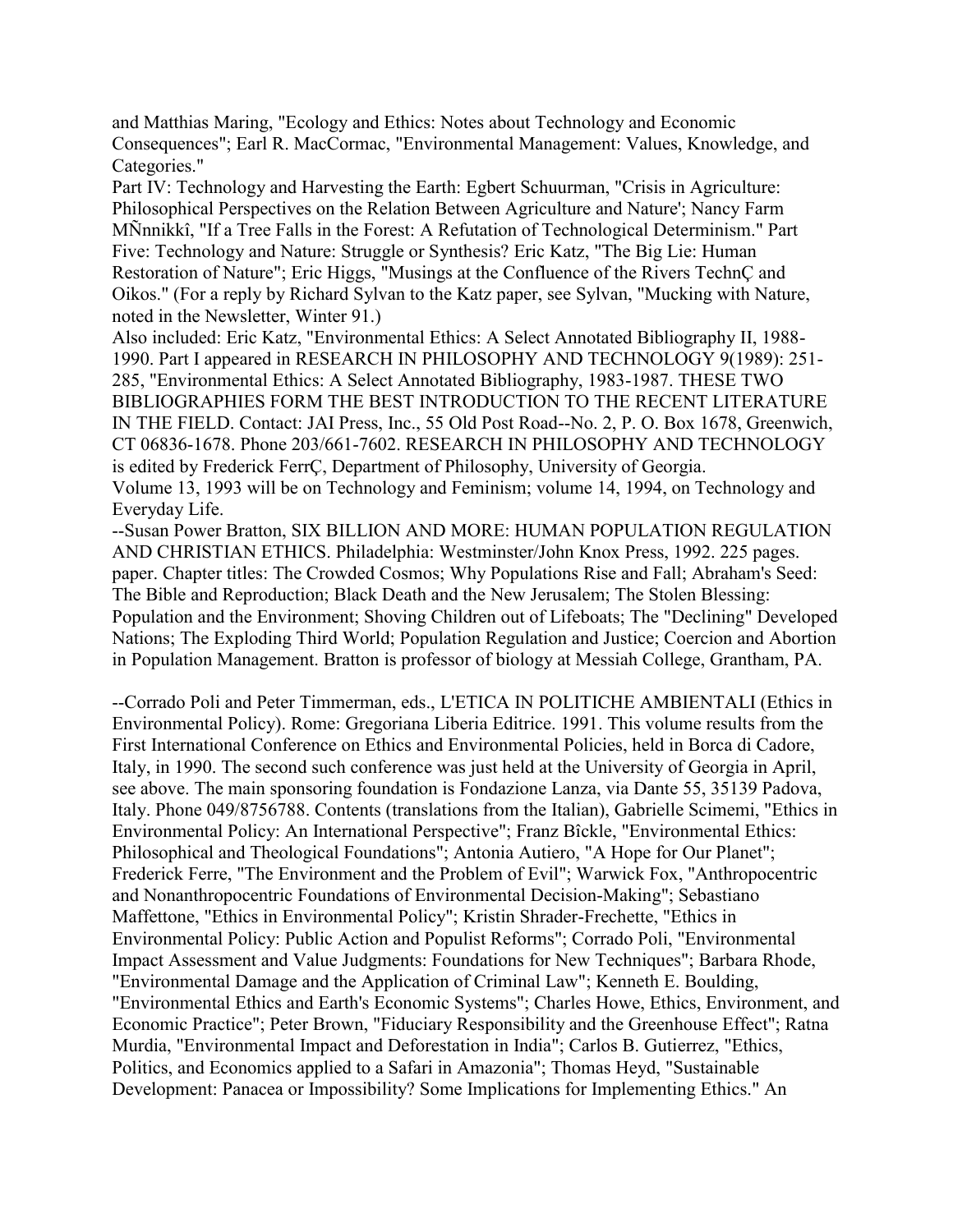English translation of this work is in progress.

Al Gore, EARTH IN THE BALANCE: ECOLOGY AND THE HUMAN SPIRIT. Boston: Houghton Mifflin, 1992. \$ 22.95. 407 pages. Senator Gore has been in the U. S. Congress for fifteen years and made an intensive study of environmental issues. Now that the cold war is over, he argues, the central strategic threat is that presented by humans to the global environment. He proposes a "Global Marshall Plan" for the environment. He wishes to redefine gross national product to account for the ecological costs of growth. The root of our current problem is spiritual, as well as political. If civilization is to persist, it must make the rescue of the environment its organizing principle.

--Al Gore, "Earth in the Balance: An Interview with Senator Al Gore," CHRISTIAN CENTURY, April 8, 1992. An interview growing out of Gore's EARTH IN THE BALANCE.

--Robin Attfield, THE ETHICS OF ENVIRONMENTAL CONCERN has now been published in a revised second edition by the University of Georgia Press, in both hardback and paper. The 1983 first edition has been updated with a new introduction and a detailed review of recent literature.

--Robin Attfield and Barry Wilkins, eds., INTERNATIONAL JUSTICE AND THE THIRD WORLD: ESSAYS IN THE PHILOSOPHY OF DEVELOPMENT is due to appear summer 1992 from Routledge (London and New York) in hardback and paper. This collection includes Robin Attfield, "Development and Environmentalism" which was the address presented to the World Congress of Philosophy, Nairobi, 1991; Geoff Hunt, "Is There a Conflict between Environmental Protection and the Development of the Third World?"; Nigel Dower, "Is There a Right to Sustainable Development?"; Barry Wilkins, "Debt and Underdevelopment: The Case for Cancelling Third World Debts." Other contributors are Kai Nelsen and Onora O'Neill.

--Lester W. Milbrath, ENVISIONING A SUSTAINABLE SOCIETY: LEARNING OUR WAY OUT (Albany: State University of New York Press, 1989. \$ 18.95 paper; \$ 57.50 hardcover. 400 pages. Sample chapters: ecosystem viability, sustaining our food supply, work that is fulfilling in a sustainable society, enjoying life without material indulgence, science and technology in a sustainable society, a governance structure designed to help a society learn how to become sustainable, one biosphere but a fragmented world. Milbrath teaches political science and sociology at the State University of New York at Buffalo.

--Donald A. Crosby, "From God to Nature: A Personal Odyssey," RELIGIOUS HUMANISM 25 (no. 3, Summer, 1991):107-116. "Human beings, therefore, do not transcend nature in their essential being, as had traditionally been thought and as I myself had long believed, but are product and expression of its immanent powers. For a time I had been attracted to religious humanism as an alternative to theism, but now I began to realize that human beings, as one spinoff of the irrepressibly creative workings of nature, should not be regarded as religiously ultimate in themselves but rather as evidencing, along with other forms of emergent life, the ultimacy of an all-encompassing nature." Crosby is professor of philosophy at Colorado State University, Fort Collins.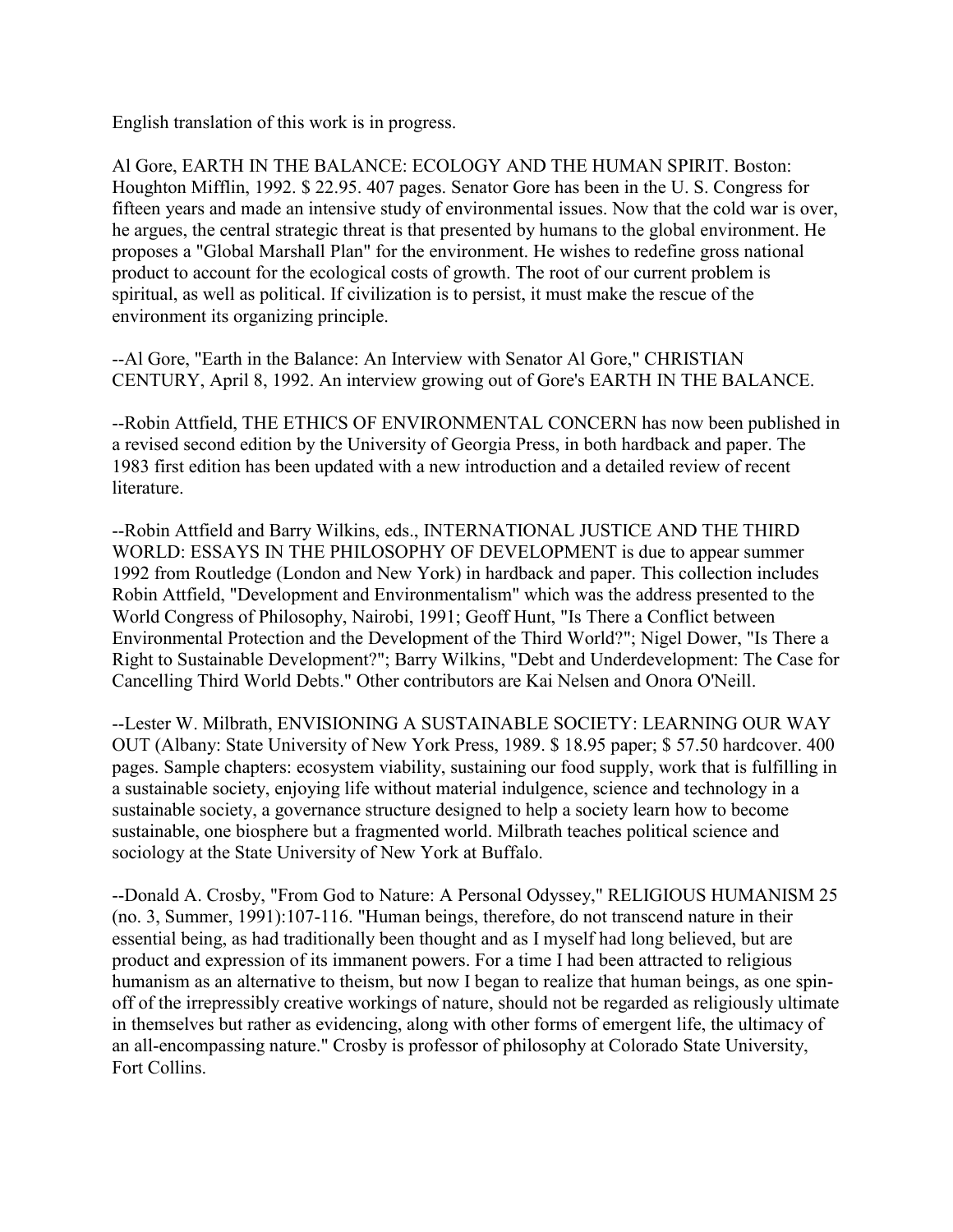--Joseph E. Laferriäre, "Humanism and the Environment," RELIGIOUS HUMANISM 25 (no. 3, Summer, 1991):117-124. Humanists recognize that we are not alone on this planet; we must share the earth with our neighbors. Unlike Christianity, humanism accepts that this world is the only one we will ever know. Nature is everything. This being so, we must take care of the environment, for the present and for the future. Laferriäre is professor and director of the herbarium at Washington State University, Pullman.

--Riley E. Dunlap and Angela G. Mertig, eds., AMERICAN ENVIRONMENTALISM: THE U.S. ENVIRONMENTAL MOVEMENT, 1970-1990. Philadelphia: Taylor and Francis, 1992. \$12.95 paper. Eight articles: Examples: Bill Devall, "Deep Ecology and Radical Environmentalism"; Lynton K. Caldwell, "Globalizing Environmentalism: Threshold of a New Phase in International Relations." Michael McCloskey (Sierra Club) reflecting over changing perspectives, also an article on environmentalism in minority communities. Both editors are in sociology at Washington State University, Pullman.

--Daniel J. Kevles, "Some Like It Hot" (with reference to global warming), NEW YORK REVIEW OF BOOKS, March 26, 1992. Extensive review of the following seven current environmental titles with an ethical or philosophical emphasis:

--Jessica Tuchman Mathews, ed., PRESERVING THE GLOBAL ENVIRONMENT: THE CHALLENGE OF SHARED LEADERSHIP. New York: Norton, \$ 22.95. 362 pages.

--Anita Gordan and David Suzuki, IT'S A MATTER OF SURVIVAL. Cambridge, MA: Harvard University Press. 278 pages. \$ 19.95.

--F. Herbert Bormann and Stephen R. Kellert, eds., ECOLOGY, ECONOMICS, ETHICS: THE BROKEN CIRCLE. New Haven: Yale University Press, 1991. 233 pages. \$ 26.50.

--Helena Northberg-Hodge, ANCIENT FUTURES: LEARNING FROM LADAKH. San Francisco: Sierra Club. 204 pages. \$ 25.00.

--Rik Scarce, ECO-WARRIORS: UNDERSTANDING THE RADICAL ENVIRONMENTAL MOVEMENT. Noble Press. 291 pages. \$ 12.95 paper.

--Christopher Manes, GREEN RAGE: RADICAL ENVIRONMENTALISM AND THE UNMAKING OF CIVILIZATION. Little, Brown. 291 pages. \$ 18.95 hardbound, \$9.95 paper.

--Richard Elliot Benedick, OZONE DIPLOMACY: NEW DIRECTIONS IN SAFEGUARDING THE PLANET. Cambridge, MA: Harvard University Press.

--John Patterson, EXPLORING MAORI VALUES (Palmerston North, New Zealand: The Dunmore Press, 1992). Paper, 191 pages. In the Maori environmental philosophy, humans (or at least the Maori) are related to all items in the world--to the trees, birds, and fish, also to the mountains, rivers, and the land herself--to Papatuanuki, mother of all. These kinship links entail that we must respect and enhance the world in which we live. Patterson spells out some traditional and contemporary statements of this environmental philosophy and works out some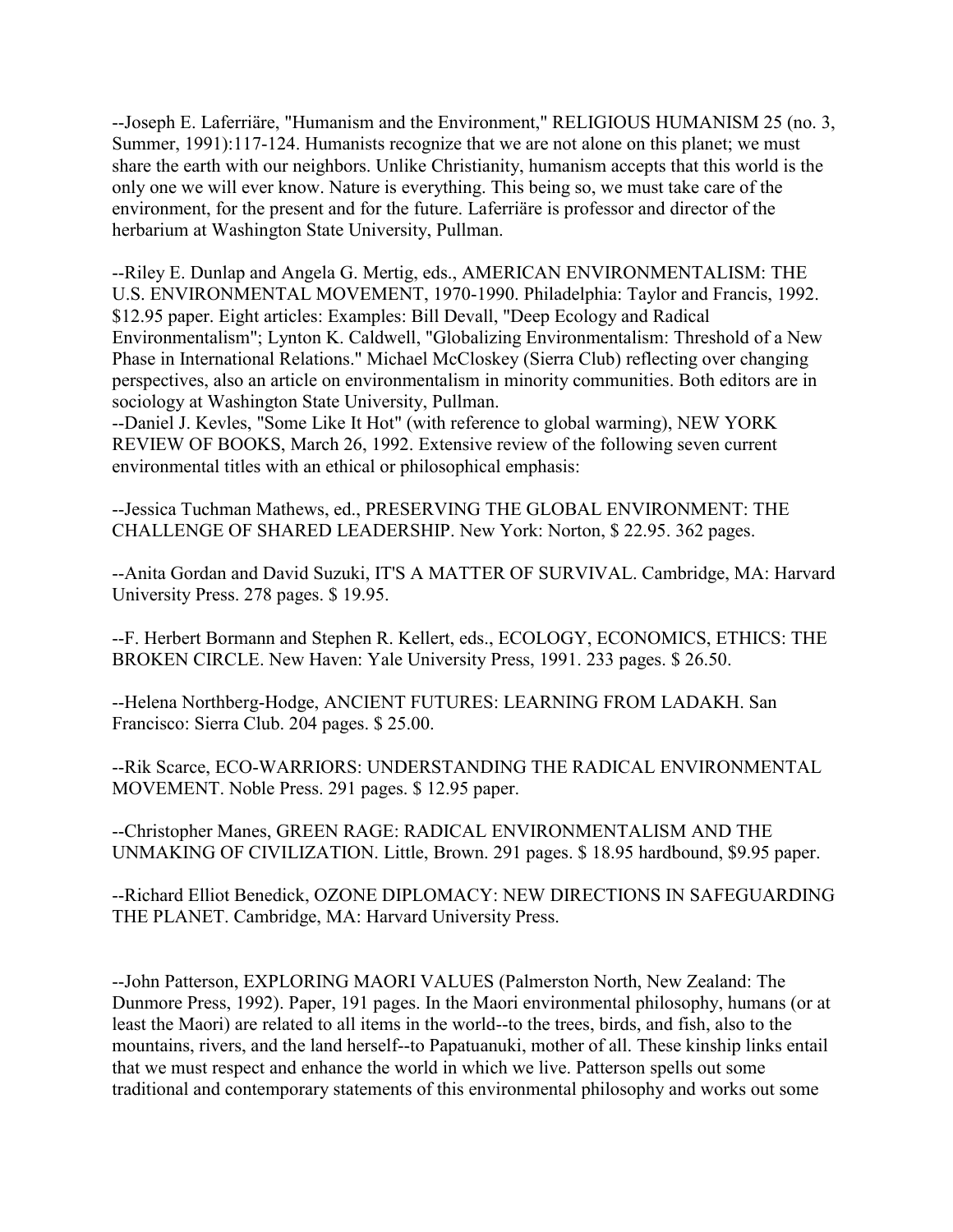radical implications for contemporary western societies. Patterson is senior lecturer in philosophy at Massey University, Palmerston North, New Zealand. He invites correspondence from others doing related work in other parts of the world.

--Christine L. Oravec and James G. Cantrill, THE CONFERENCE ON THE DISCOURSE OF ENVIRONMENTAL ADVOCACY. Papers from a conference, published by the University of Utah Humanities Center, University of Utah, Salt Lake City, UT 84112. Released February 1992. Four dozen papers: Examples: Bruce Piasecki, Rensselaer Polytechnic Institute, "Environmental Management and the Public's Expectation for Fact: Reflections on the Rhetoric of Environmental Advocacy"; Elise Bedsworth Scott, San Francisco State University, "The Rhetoric of Eco-tage"; Susan Senecah, University of Minnesota, "The Sacredness of Natural Places: How a Big Canyon Became a Grand Icon."

John F. Kavanaugh, FOLLOWING CHRIST IN A CONSUMER SOCIETY--STILL. Maryknoll, NY: Orbis Books, 1992. \$ 13.95. Updated from an earlier edition. A diagnosis of consumerism in contrast to personalism.

Paul Vallely, BAD SAMARITANS: FIRST WORLD ETHICS AND THIRD WORLD DEBT. Maryknoll, NY: Orbis Books, 1992. Examines aid programs, World Bank, and International Monetary Fund reforms, and uses the Christian tradition for a new economics.

FIRMAMENT: THE JOURNAL OF CHRISTIAN ECOLOGY is published by the North American Conference on Christianity and Ecology. The Winter 1992 issue features Christian Ecological Economics. Also articles on Christian Ecology in Russia. North American Conference on Christianity and Ecology, P. O. Box 14305, San Francisco, CA 94114.

Continuing the discussion of ENVIRONMENTAL ETHICS IN INTRODUCTORY ETHICS TEXTBOOKS (from Newsletter 2,4, Winter 1991, pp. 17-18):

--Daniel Bonevac, TODAY'S MORAL ISSUES: CLASSIC AND CONTEMPORARY PERSPECTIVES. Mountain View, CA: Mayfield Publishing Co., 1992. Part II, on Utility, contains a section on "The Environment."

Readings: Carl Sagan, "Pulling the Plug on Mother Earth"; Barry Commoner, "Economic Growth and Environmental Quality: How to Have Both"; William K. Reilly, "The Green Thumb of Capitalism: The Environmental Benefits of Sustainable Growth"; Gretchen Morgenson with Gale Eisenstodt, "Profits are for Rape and Pillage."

--G. Lee Bowie, Kathleen Higgens, Meredith W. Michaels, eds., THIRTEEN QUESTIONS IN ETHICS. Chicago: Harcourt Brace Jovanovich, 1992. Section 11 is, "What Should We Sacrifice for Animals and the Environment?" Readings: Alan Ginsberg, "Ballade of Poisons"; Tom Regan, "The Nature and Possibility of an Environmental Ethic"; Aldo Leopold, "The Land Ethic"; Peter Singer, "Not for Humans Only: The Place of Non-Humans in Environmental Issues"; Mark Sagoff, "Animal Liberation and Environmental Ethics: Bad Marriage, Quick Divorce"; Annette Baier, "For the Sake of Future Generations"; Marti Kheel, "The Liberation of Nature: A Circular Affair"; John Stuart Mill, "The Glories of Nature?"

--Stephen Luper-Foy and Curtis Brown, THE MORAL LIFE. Chicago: Harcourt Brace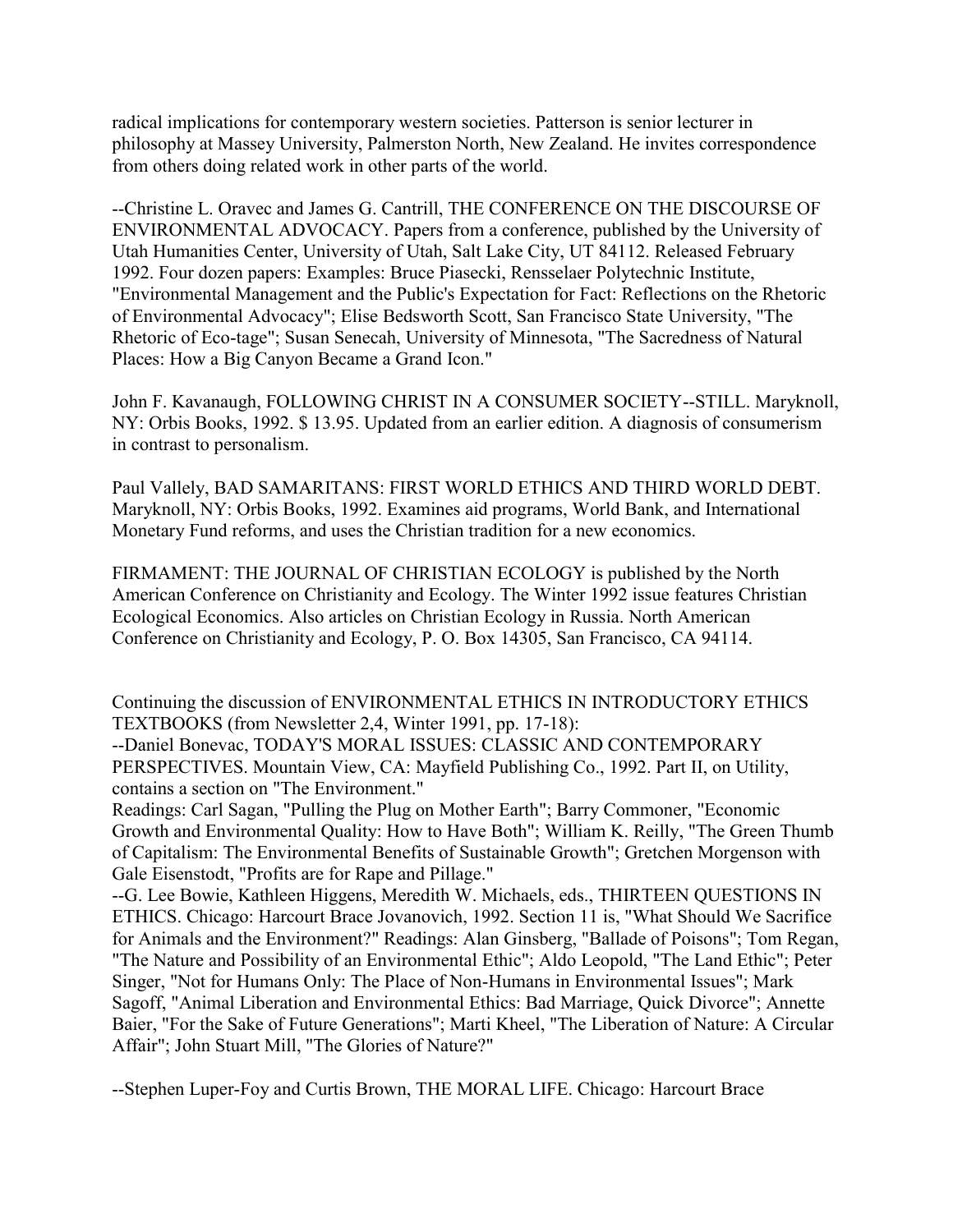Jovanovich, 1992. Section VI is "Interspecies Issues." Organized around: Rationality Criterion of Standing: Immanuel Kant, "Duties toward Animals"; Pleasure Criterion of Standing: Peter Singer, "Animal Liberation"; Interest Criterion of Standing: Ruth Cigman, "Death, Misfortune, and Species Inequality"; Life Criterion of Standing: Kenneth Goodpaster, "On Being Morally Considerable"; and Species Favoritism: Mary Midgley, "The Significance of Species."

--Louis P. Pohman, LIFE AND DEATH: GRAPPLING WITH THE MORAL DILEMMAS OF OUR TIME. Boston: Jones and Bartlett Publishers, Inc, 1992. 175 pages. Includes sections on "Morality and the Tragedy of the Commons" and on "Animal Rights." A reader, LIFE AND DEATH: A READER IN MORAL PROBLEMS, with sixty readings, will be released in August to accompany this text.

## **Videotapes and media**

ETERNAL ENEMIES. National Geographic, 50 minutes. First aired on PBS January 22, 1992. Life and death among lions, hyenas. Features the savage competition intraspecifically between lions and hyenas as well as interspecifically between lion prides and within hyena clans. Constant hunt for food, constant infighting, broken only by maternal care for young. Lion cubs born; hyena cubs kill each other. Hyenas take prey from lions; lions kill hyenas. Lions kill wildebeest and zebras. "It is always sad to watch the death of a lion or a hyena that we have come to know but the cycles of life and death have continued throughout the years." "It was not always easy for us to witness these struggles for life, but at the end of it all perhaps we came to know more about ourselves and the strange powers that rage within our own savage souls. Creatures of instinct, helpless to change their destinies, forever these eternal enemies will fight on." No humans appear in the videotape. Marvelous photography. Excellent for launching discussion of violence and competition among big predators, "nature red in tooth and claw." Filmed in northern Botswana, at Savuti, by Dereck and Beverly Joubert. Probably will not be generally available until about February 1993.

AMAZON: LAND OF FLOODED FOREST. National Geographic, 50 minutes. First aired on PBS March 5, 1992. Excellent documentary weaving the natural history in and about the life of a peasant family. Michael Goulding is the featured naturalist. Excellent wildlife scenes: monkeys, sloths, birds, turtles, considerable attention to the fishes. Interdependencies in the forest; local peoples rarely take enough to disrupt the forest, but development forces are assaulting the forest. Amazon is last great wetland frontier, greatest evolutionary theater in the world, the most rich and complex place on Earth. Fast disappearing, a fabric of life that took millions of years to evolve may be gone in a few decades. Probably will not be generally available until about March 1993.

WHEN THE BOUGH BREAKS: OUR CHILDREN, OUR ENVIRONMENT. 52 minutes. Produced by Central/Observer and Television Trust for the Environment (U.K), 1990. Five problems. In Poland, pollution is causing birth defects. In India, millions of children die from unclean water. In Africa, war forces children into refuge camps, which global warming will greatly exacerbate. Latin American children are left destitute when parents lose their jobs due to debt collapse and bad environmental projects. Available from Bullfrog Films, Oley, PA.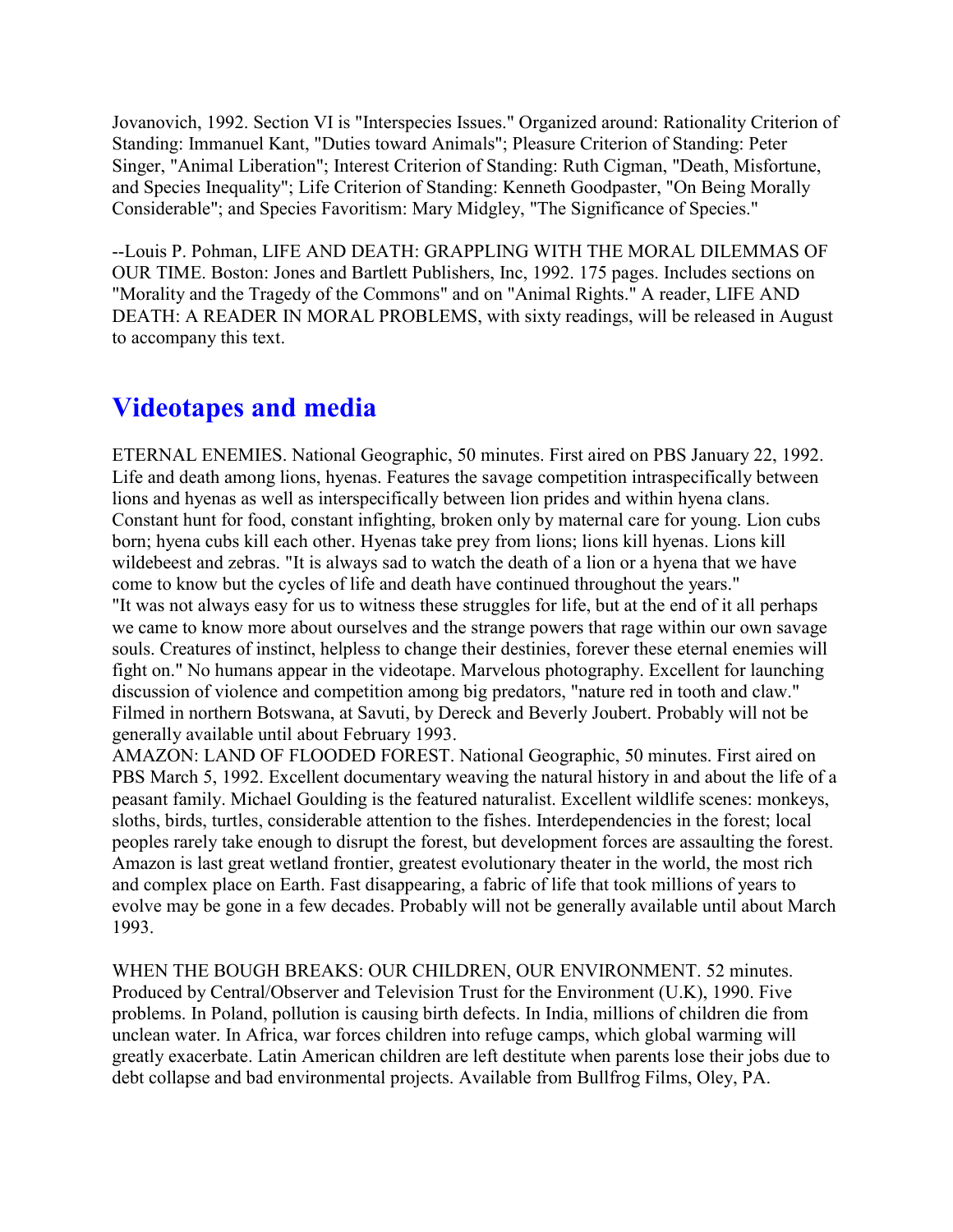DIALOGUE ON INTERNATIONAL DEVELOPMENT. 20 minutes. Produced by Aspire Films and Triune Productions, Toronto, Canada. 1989. Can development be effective without social justice? Who is accountable to whom in international development. Available from Bullfrog Films, Oley, PA.

THE PRICE OF PROGRESS. 54 minutes. Produced by Central Independent Television, U.K. 1989. Three huge resettlement projects in Indonesia, India, and Brazil, all sponsored by the World Bank, megaprojects uprooting indigenous peoples. Available from Bullfrog Films, Oley, PA.

ENERGY AND MORALITY. 33 minutes. 1981. Produced by Bitteroot Films, Hammond Arcade, Missoula, MT 59801. Phone 406/728-2261. Appropriate energy technologies must explore the complex relations between energy use and the ethical basis of human culture. Also available from Bullfrog Films, Oley, PA.

#### **Issues**

The UNCED Conference in Rio is proving to involve much North-South dialogue on responsibility for environmental protection. Two conventions are still hoped for: one on global warming, the other on biodiversity. On global warming, the developing nations argue that the industrial North is primarily responsible for pollution and has an obligation to assist all nations in mitigating its effects. They demand, further, that efforts to clean up the global environment be linked to sustainable development in their societies. Richer countries, including the U.S., are resisting, seeing these demands as a move by the lesser developed South to press the wealthier North for more aid. Nevertheless in the prepcomm sessions in New York the developing nations gained agreement that "the developed countries acknowledge the responsibility that they bear in the international pursuit of sustainable development in view of the pressures their societies place on the global environment and of the technologies and financial resources they command."

The U.S. has 6 percent of the world's population, yet Americans are responsible for 25 percent of all carbon-dioxide emissions, as much as all the developing countries (there are more than 100 of them) combined. Success on this convention depends heavily on what role the U.S. will take. But on the current Washington scene, leadership from the U.S. seems unlikely. The normal unpopularity of foreign aid is compounded by concerns over the deficit, the domestic recession, competing claims of the former Soviet nations, and political apprehensions in an election year. The current administration also maintains that there is inadequate scientific evidence of global warming. The U.S. maintains that setting specific targets for CO2 reduction is premature and that any solutions must be "affordable." See David D. Newsom, "Paving the Road to the UN Environmental Conference," CHRISTIAN SCIENCE MONITOR, April 8, 1992.

The biodiversity convention presents an interesting question on ownership of Earth's biota. Historically, native plant species, seeds, germplasm have been considered to be in the public domain, not owned by any nation. Developing nations are now claiming ownership by the country of origin, and that these cannot be used by those in other nations without negotiated compensation. At the same time developing nations claim that their biological resources are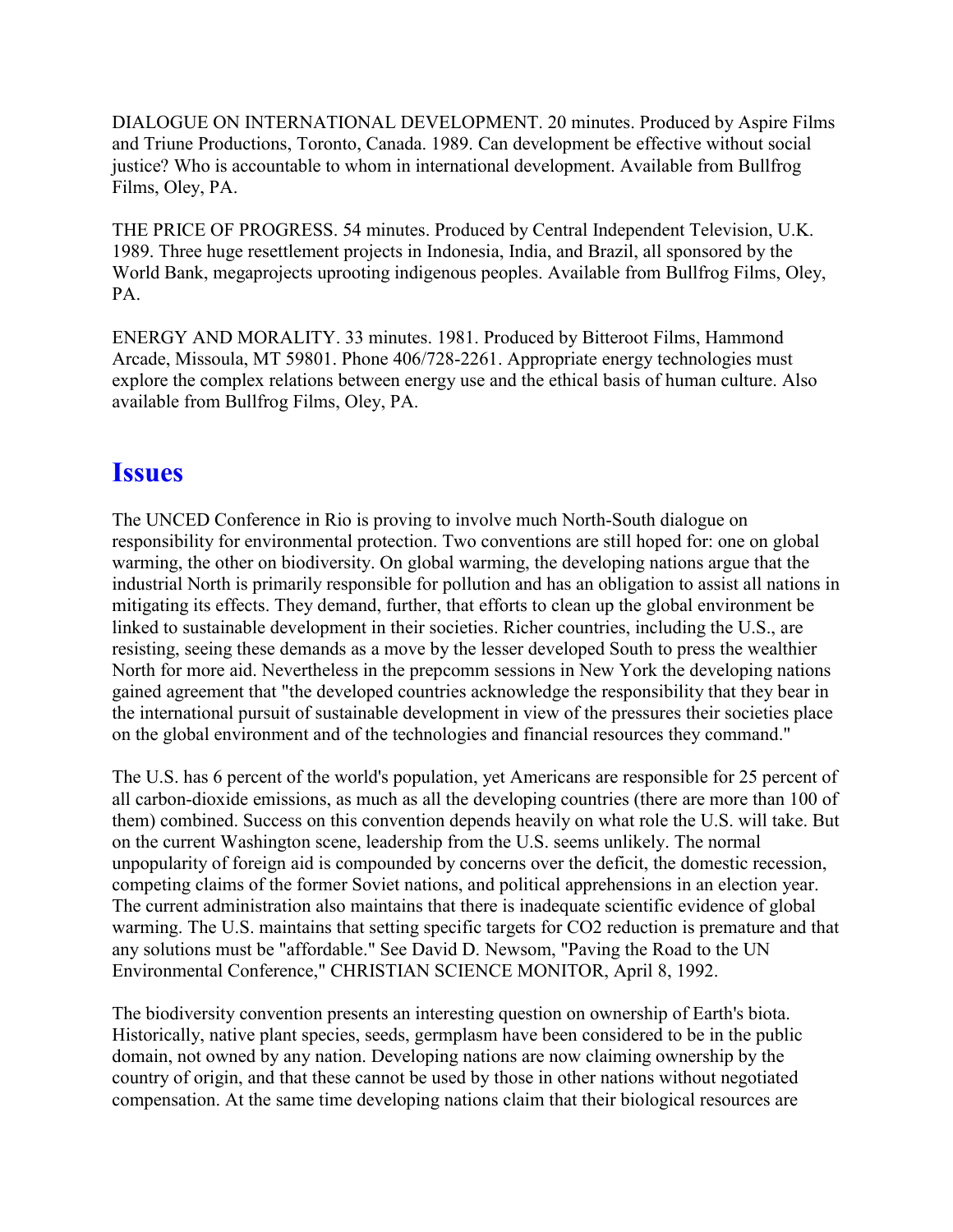being conserved for the benefit of other nations, and that the developed nations ought to pay developing nations not only for new conservation measures put into effect there but also for the lost opportunity costs of development in such conserved areas. (William K. Stevens, "Talks Seek to Prevent Huge Loss of Species," NEW YORK TIMES, March 3, 1992, B8; Marlise Simons, "North-South Chasm Is Threatening Search for Environmental Solutions," NEW YORK TIMES, March 17, 1992, A5).

Nonrenewable resources (ores, minerals, petroleum) are owned by the nation state in which they happen to be found, indeed by private individuals and corporations within such states. Biotic resources are renewable and less evidently subject to ownership, especially at the species level. Nations and individuals own the forests on their land; farmers own the crops in their fields. But, traditionally at least, neither nations nor individuals own species. We pay nations of the Middle East for oil found there; we might pay for wheat grown there, but we do not pay for the use of the bread wheat species (TRITICUM AESTIVUM) which historically originated there, nor do we pay Mexico for the use of corn (maize, ZEA MAYS), nor Bolivia for tomatoes (LYCOPERSICON ESCULENTUM) and potatoes (SOLANUM TUBEROSUM). The state of California does not pay the states of Illinois and Missouri for the use of pecans (CARYA ILLINOENSIS), originally found in those states. The political boundaries have been drawn and the nation states involved have often come into being centuries after the species started being used elsewhere. Should developed nations pay developing nations for the use of biotic species found within those states? This issue needs philosophical analysis.

The Food and Agriculture Organization of the United Nations (FAO) has produced several documents on the ethics of genetic resource transfer among nations. See DRAFT INTERNATIONAL CODE OF CONDUCT FOR PLANT GERMPLASM COLLECTING AND TRANSFER, Commission on Plant Genetic Resources, meeting in Rome, April 15-19, 1991. The United Nations has declared "the right of peoples and nations to permanent sovereignty over their natural wealth and resources," and that this right "must be exercised in the interest of their national development and of the well-being of the people of the State concerned." UN General Assembly Resolution 1803/XVII, December 14, 1962, UNITED NATIONS YEARBOOK, 1962. See also George Elian, THE PRINCIPLE OF SOVEREIGNTY OVER NATURAL RESOURCES (Germantown, MD and Alphen aan den Rijn, The Netherlands: Sijthoff and Noordhoff, 1979). The resolution does not distinguish between nonrenewable mineralogical and renewable biological resources.

Earth Charter. The final Prepcomm (Preparatory Committee) meeting in March and early April produced an 8-page draft of the Earth Charter, but there was little agreement about anything, not even about whether it should be called an Earth Charter. Some developing nations preferred that the document focus less on "Earth" and more on "Sustainable Development." The draft contains some agreed-on sentences outside of brackets, but most of it is still debated sentences inside brackets, or inside brackets inside brackets. Some samples:

Principle 1. [Human beings are at the centre of environmental and development concerns. They are entitled to a healthy life of well-being in a sound environment to be able to achieve a better quality of life and their full realization as a person.] An alternative: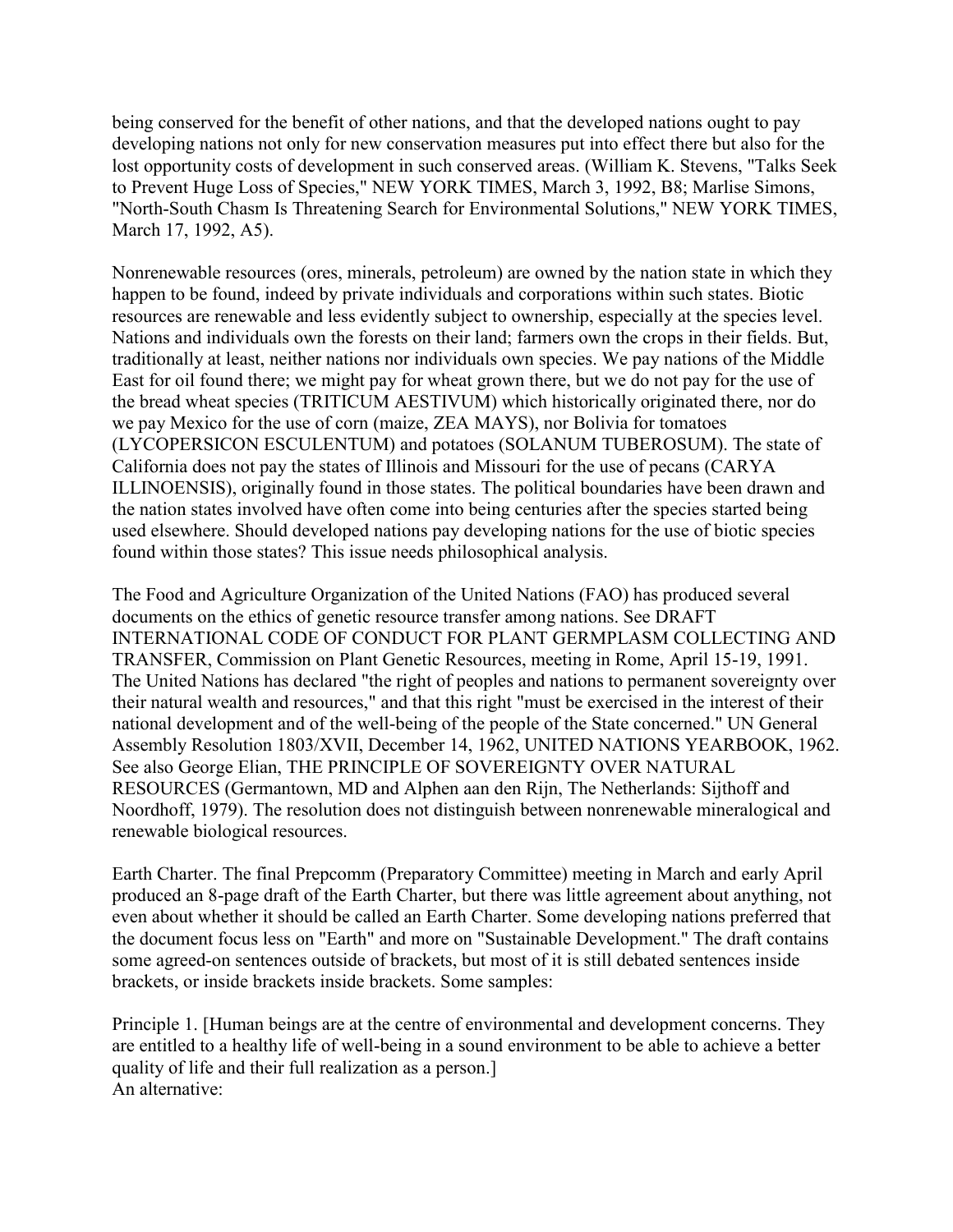[The well-being and dignity of humankind on a healthy planet are at the center of environmental and developmental concerns. Human beings are entitled to live in a sound environment, [in dignity and in harmony with nature for which they bear the responsibility for protection and enhancement] and bear the responsibility to protect, restore and improve it for the benefit of present and future generations.]

Principle 2. [States have, in accordance with the Charter of the United Nations and the principles of international law, the sovereign right to exploit their own resources pursuant to their own environmental [and developmental] policies, and the responsibility to ensure that the activities within their jurisdiction or control do not cause damage to the environment of other States or of areas beyond the limits of national jurisdiction.]

Principle 7. (in part) [The major cause of the continuing deterioration of the global environment is the unsustainable patterns of production and consumption, [particularly in developed countries]. All countries, particularly the developed ones, [shall] [should] make commitments, [according to their situation shall endeavour] to address their unsustainable patterns of production and consumption.

Some amendments to the Endangered Species Act, as proposed by a coalition group including the California Chamber of Commerce, Chevron USA, Dow Chemical Co., the Metropolitan Water District of Southern California, the American Farm Bureau, Pacific Gas and Electric, and the California Cattlemen's Association, are:

--requiring that the economic impact of a proposed listing be given the same weight as the environmental impact;

--requiring that any individual who proposes a species for listing post a bond. If the species subsequently is determined ineligible for listing, the individual would be liable for damages incurred by the proposed listing;

--giving priority to the production of food and energy over the protection of endangered species.

The God Squad, the Special Committee that can exempt a listed species and permit a jeopardizing action, is deciding whether to allow an exemption from the Endangered Species Act for seventy- seven Bureau of Land Management timber sales in southern Oregon, cuts claimed to jeopardize the spotted owl. The decision was to be released in April but has been deferred until May. The Committee held hearings in Portland in January.

Colorado Division of Wildlife has been reviewing the issue of kokanee snagging. The kokanee is an introduced salmon in the western rivers of Colorado. Snagging is a method of catching mature salmon from spawning runs in the last days of their life cycle. While snagging, anglers pull a large hook rapidly through the water. Fish are snagged at various points on the body rather than hooked in the mouth. The issues center on the fairness and sporting qualities of this method of take. Mary McAfee, Colorado Division of Wildlife, 711 Independent Avenue, Grand Junction,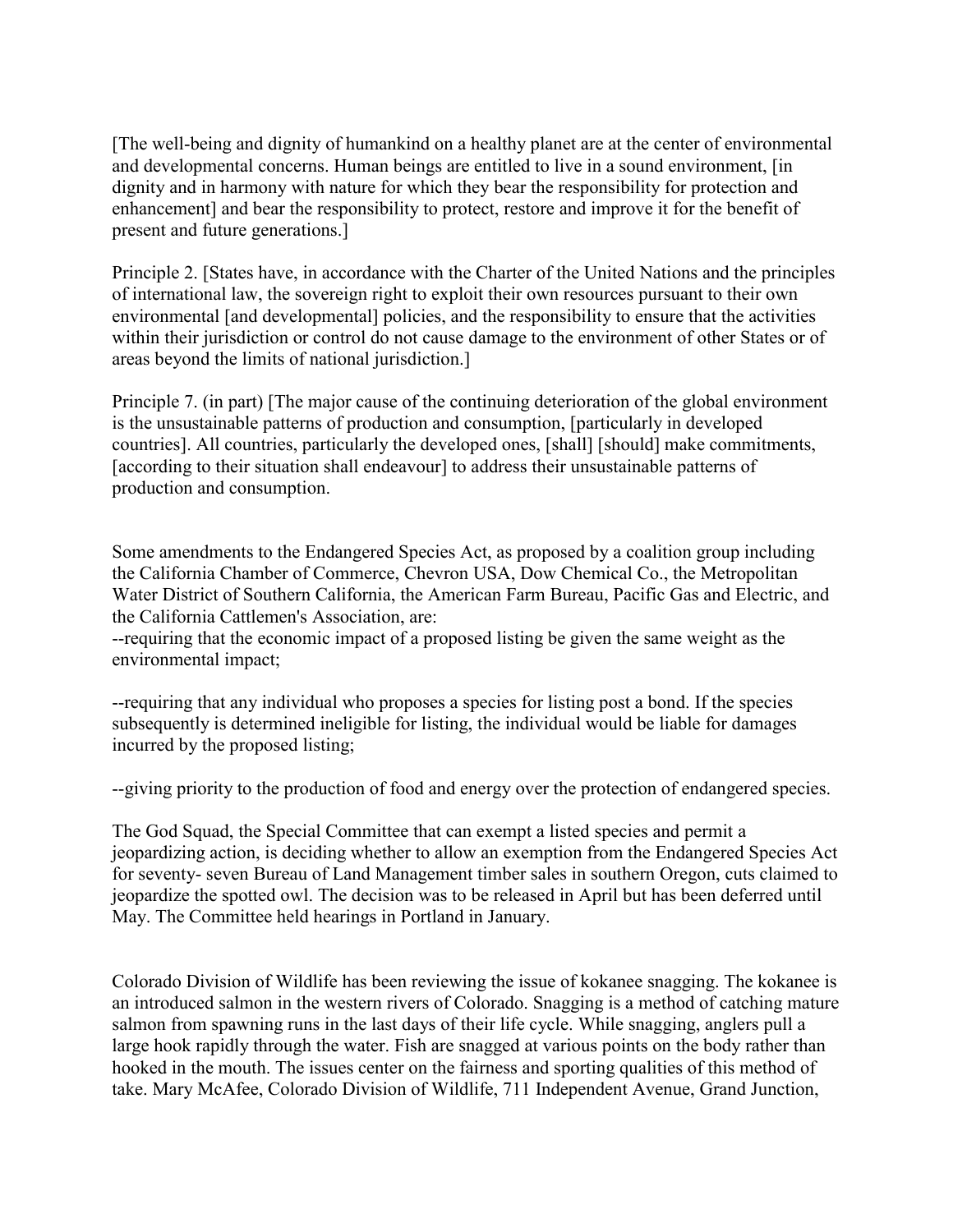# **Recent and Upcoming Events**

--April 9-11. "Equitable and Sustainable Habitats," conference and annual meeting of the Environmental Research Association, at the University of Colorado at Boulder. Contact EDRA 23, Campus Box 314, University of Colorado, Boulder, CO 80309. Phone 303/492-6399.

--April 16-19. The Idea of the Forest: German and American Perspectives on the Culture and Politics of Trees, at the University of Oregon, Eugene. Sponsored by the German Academic Exchange Services (DAAD) and the College of Arts and Sciences, University of Oregon. Contact: Karla Schultz, Department of Germanic Languages and Literatures, University of Oregon, Eugene 97403-1233. Phone 503/346-4051.

--April 24-25. Central APA at Louisville, KY. Annual business meeting of ISEE. Program and details under announcements.

--April 24-26. Southern Rockies Ecosystem Conference, at the University of Colorado, Boulder. Working toward the Vision of Native Wildland Recovery. Sponsored by CU Wilderness Study Group. Speakers: Peter Landres, Reed F. Noss, Michael SoulÇ, Chris Maser, Dave Foreman, and others. Contact: CU Wilderness Study Group, Campus Box 207, University of Colorado at Boulder, Boulder, CO 80309.

--May 4-6, Threats to the National Wilderness Preservation System: The Managerial Challenge, at Portland, Oregon, Hilton Hotel. Sponsored by the Society of American Foresters Wilderness Working Group with the U. S. Department of Interior National Park Service, the Bureau of Land Management, and the USDA Forest Service. Over thirty sessions. Sample papers: Vance Martin, World Wilderness Foundation, "Northern Hemisphere, Circumpolar Challenge for Wilderness"; George Wallace, Colorado State University, "The Central and South American Challenge for Wilderness"; Louis H. Dick, Jr., Confederated Tribes of the Umatilla Indian Reservation, "Wilderness Threats Perceived by Native Americans"; Dave Peterson, University of Washington, "Global Climate Change and Wilderness."

Contact: Society of American Foresters, Wilderness Technical Session, 5400 Grosvenor Lane, Bethesda, MD 20814.

--May 5-6. Earth Ethics: Shades of Green in Contemporary Environmentalism, at Hiram College, Hiram, OH. The Sixth Annual Deemer Symposium on Ethics and the Professions. Speakers include: Stephanie Mills, "Restoring Community, Honoring Home: The Means of Reinhabitation"; Howard Hawkins, "Social Ecology and Environmental Justice"; Ynestra King, "Feminism and Ecology: Engendering a Healthy Planet." The closing address is by Arne Naess, University of Oslo, "To Care, To Act Beautifully: An Environmental Application of Kant's Distinction Between Moral and Beautiful Acts." Contact Michael Emerson, Department of Philosophy, Hiram College, Hiram, OH 44234. Phone: 216/569-5145.Hiram is near Cleveland, Ohio.

--May 17-20. Fourth North American Symposium on Social Science in Resource Management,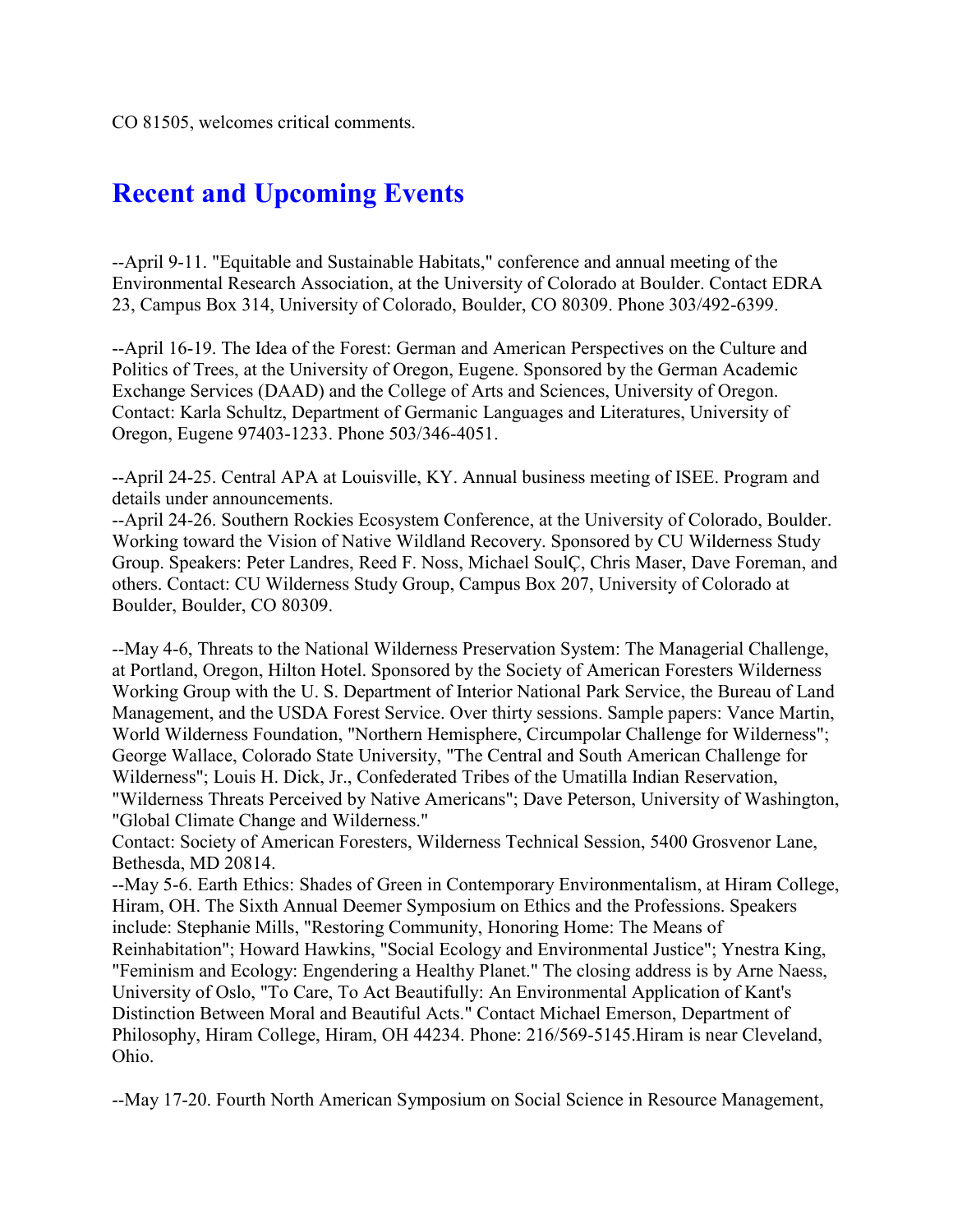University of Wisconsin, Madison. One of the general themes is environmental ethics; another is ethnic minorities and the environment. Contact: Donald R. Field, School of Natural Resources, College of Agricultural and Life Sciences, 1450 Linden Drive, Madison, WI 53706. For registration contact: CALS Conference Office, University of Wisconsin, 620 Babcock Drive, Madison, WI 53706.

--May 24-29. Second International Symposium on Environmental Studies of Tropical Rainforests--FOREST `92 and the First International Seminar on the Environmental Problems of Large Urban Centers--ECO-URBS `92, in Rio de Janeiro, preparatory to UNCED. Contact: Organizing Committee, FOREST `92 -- ECO-URBS `92, Caixa Postal 3591, Rio de Janeiro-RJ, CEP, 2001, Brazil.

--May 27-30. Canadian Society for the Study of Practical Ethics (CSSPE) and ISEE session at the Learned Society meetings at the University of Prince Edward Island in Charlottetown, PEI. See details earlier.

--May 25-29. Conference on Ethics and Environment, in Porto Alegre, RS, Brazil, preparatory to UNCED in Rio. See details earlier.

--June 1-12. United Nations Conference on Environment and Development to be held in Rio de Janeiro, Brazil.

--June 2-4. International Association of Great Lakes Research (IAGLR), University of Waterloo, Ontario. Two sessions on June 2 feature environmental ethics and values. Speakers are Peter Miller, University of Winnipeg; Henry Regier, Director, Institute for Environmental Studies, Toronto; James Kay, University of Waterloo; George Francis, University of Waterloo; Barry Boyer, Law at SUNY, Buffalo; and Laura Westra (University of Windsor).

--June 9-11, The Second International Conference on Public Service Ethics takes place in Siena, Italy. The theme is, "The Ethical State and the Efficient State: Are They in Conflict." Contact Edwin M. Epstein, Walter A. Haas School of Business, 310 Barrows Hall, University of California, Berkeley, CA 94720. Phone 415/642-4849. Fax 415/642-2826. Conference fees are \$ 300.00 U.S. and hotel prices from \$ 70 for singles.

--June 21-27. International Development Ethics Association (IDEA), Third International Conference on Ethics and Development, Universidad Nactional Autonoma de Honduras, June 21-17, 1992. See details earlier.

--June 28-July 2. Joint ISEE meeting with the Society for Conservation Biology, at the Virginia Polytechnic Institute and State University, Blacksburg, VA. See details earlier.

--July 11-13. Second World Congress on Violence and Human Coexistence, Montreal. ISEE session. See details earlier.

--July 11-19. Breaking Through and Deep Ecology Workshop, in Sangre de Cristo Mountains, southern Colorado. Cost, \$725. Leaders include Dolores LaChapelle and Rick Medrick. Contact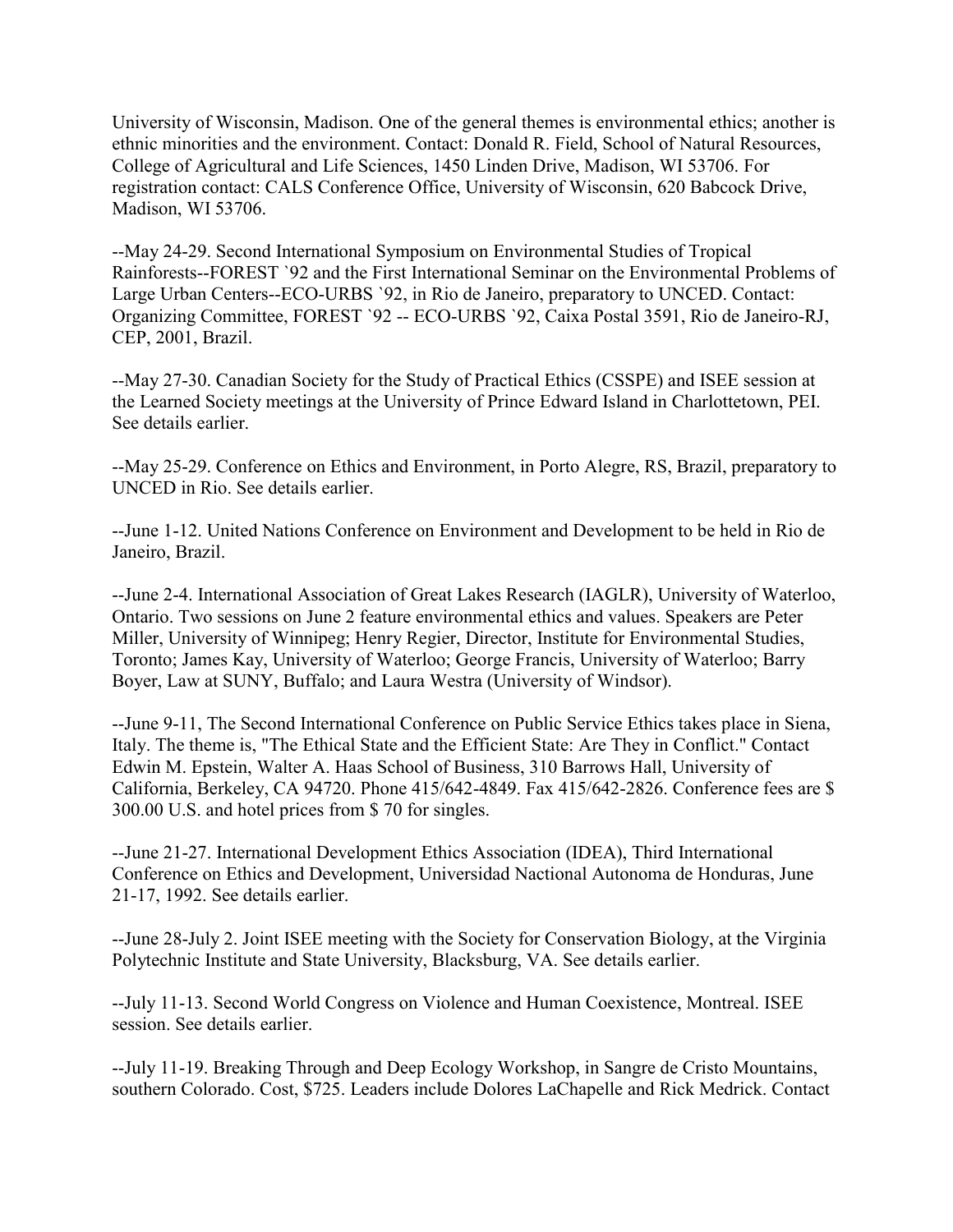Rick Medrick, Outdoor Leadership Training Seminars, Box 20281, Denver, CO 80220. Phone 800/331-7238.

--July 26-31. Ethics: Practice and Teaching. A workshop sponsored by the Hastings Center and others. Colorado College, Colorado Springs, CO. One of a half dozen sessions is environmental ethics, led by Strachan Donnelley. Contact: The Ethics Workshop, The Poynter Center, 410 N. Park Avenue, Bloomington, IL 47405. Phone 812/855-0261.

--July 25-August 1. "Global Ecology and Human Destiny," will be the theme of the Star Island Conference, the annual conference of the Institute on Religion in an Age of Science (IRAS), held on Star Island, a Unitarian retreat center off the coast of Portsmouth, NH. Speakers include Holmes Rolston, Frederick FerrÇ, and Paul E. Lutz. Contact the conference chair, Karl Peters, Department of Philosophy and Religion, Rollins College, Winter Park, FL 32789.

--August 17-21. Mountain Learning Center-Deep Ecology Workshop, Silverton, Colorado. Presenters include George Sessions, Delores LaChapelle, David Abram, Rick Medrick, and Max Oelschlaeger. Cost \$ 350. Contact: Way of the Mountain Learning Center, P. O. Box 542, Silverton, CO 81433. Phone 303/387-5729.

--September 23-26. "The Biophilia Hypothesis: Empirical and Theoretical Investigations," limited participation conference, Woods Hole, MA. Papers by Stephen Kellert, E. O. Wilson, Jared Diamond, Madhav Gadgil, Aaron Katcher, Barry Lopez, Lynn Margulis, Gary Nabhan, Gordon Orians, David Orr, Holmes Rolston, Michel SoulÇ. James Tooby, on human genetic dispositions to love and care for the natural world.

--October 2-4, "Human Ecology: Crossing Boundaries," Sixth Meeting of the Society for Human Ecology, Snowbird, Utah. The meeting emphasizes the role of human ecology in spanning boundaries between traditional disciplines, theory and practice, individuals and society and the social, biological, and physical environments. A wide variety of papers and presentations is planned, with papers on environmental ethics encouraged. Submit papers and contact: Scott D. Wright, FCS Department, University of Utah, 228 AEB, Salt Lake City, Utah 84112. Phone 801/581-8750. Fax 801/581-3007.

--October 9-11, Creation, Ecology, and Ethics, conference at the Nordic Hills Resort, near Chicago, IL. This is sponsored by an interseminary team, the Bible and Theology Project. Holmes Rolston, III is a keynote speaker. Contact: George H. Kehm, Professor of Theology, Pittsburgh Theological Seminary, 616 North Highland Avenue, Pittsburgh, PA 15206-2596.

--November 8-12. Society of Environmental Toxicology and Chemistry (SETAC), 13th Annual Meeting, Cincinnati, Ohio. With a session on "Environmental Ethics, Science, and Society." Contact Eric Hol, c/o TIWET, P. O. Box 709, Pendleton, SC 29670. Phone 803/646-2317.

--November 8-12. Environmental Ethics: Implications for Natural Resource Management, in the Lake Placid/Saranac High Peaks area of upstate New York. Holmes Rolston is a speaker. Sponsored by Environmental Systems Associates, and others. Contact Frank P. Dorchak, Jr., Environmental Systems Associates, Box 69, RR 2, Rt. 11B, Dickinson, NY 12930.